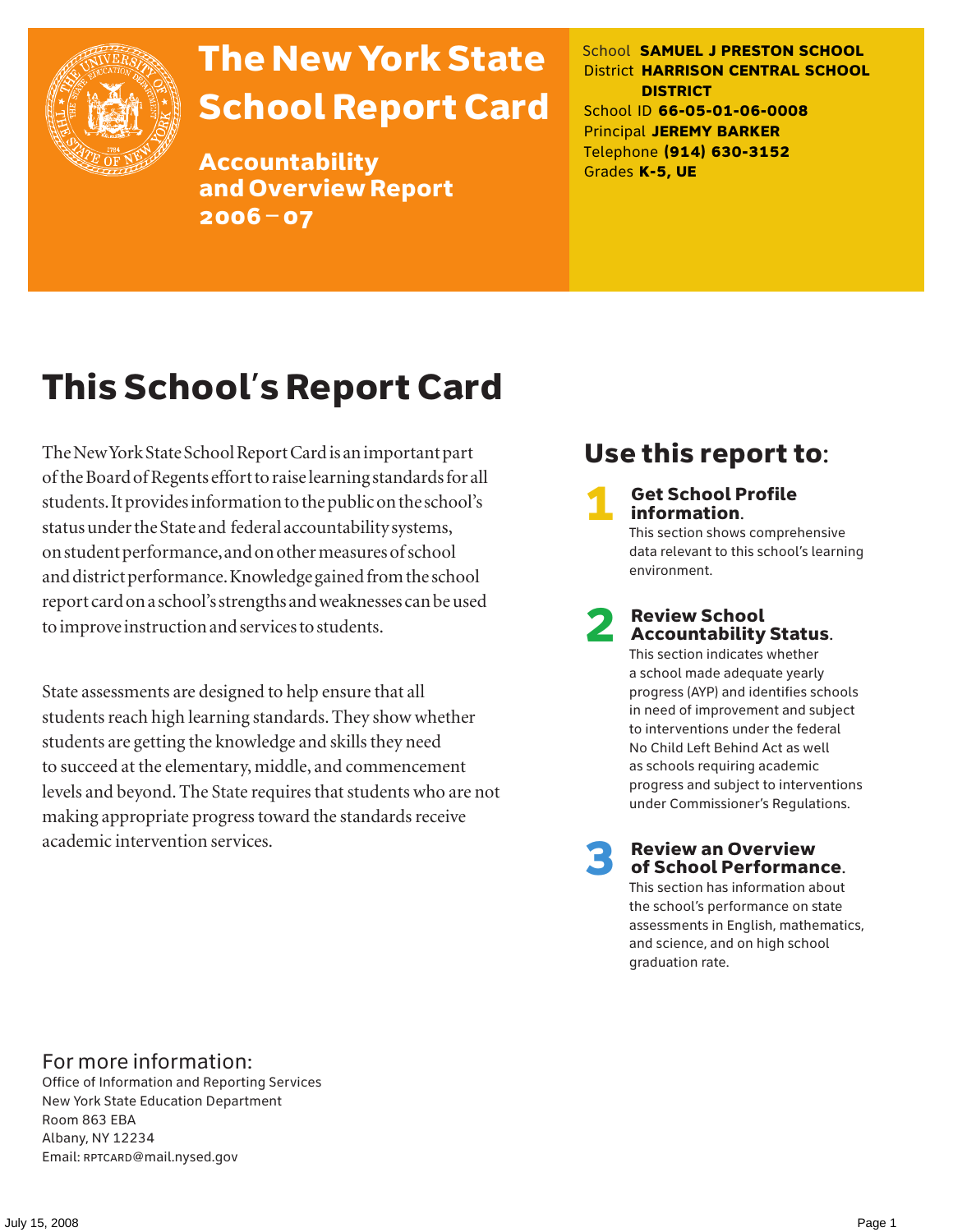School **SAMUEL J PRESTON SCHOOL** District **HARRISON CENTRAL SCHOOL DISTRICT** School ID **66-05-01-06-0008**

### School Profile

This section shows comprehensive data relevant to this school's learning environment, including information about enrollment, average class size, and teacher qualifications.

### Enrollment

|                            | $2004 - 05$ | 2005-06     | 2006-07 |
|----------------------------|-------------|-------------|---------|
| Pre-K                      | 0           | 0           | 0       |
| Kindergarten               | 50          | 47          | 52      |
| Grade 1                    | 52          | 49          | 59      |
| Grade 2                    | 51          | 52          | 59      |
| Grade 3                    | 49          | 42          | 53      |
| Grade 4                    | 49          | 51          | 52      |
| Grade 5                    | 45          | 52          | 47      |
| Grade 6                    | 0           | 0           | 0       |
| <b>Ungraded Elementary</b> | 14          | 19          | 0       |
| Grade 7                    | 0           | $\mathbf 0$ | 0       |
| Grade 8                    | 0           | 0           | 0       |
| Grade 9                    | 0           | 0           | 0       |
| Grade 10                   | 0           | 0           | 0       |
| Grade 11                   | 0           | 0           | 0       |
| Grade 12                   | 0           | 0           | 0       |
| <b>Ungraded Secondary</b>  | 0           | 0           | 0       |
| Total K-12                 | 310         | 312         | 322     |

### Enrollment Information

*Enrollment* counts are as of Basic Educational Data System (BEDS) day, which is typically the first Wednesday of October of the school year. Students who attend BOCES programs on a part-time basis are included in a school's enrollment. Students who attend BOCES on a full-time basis or who are placed full time by the district in an out-of-district placement are not included in a school's enrollment. Students classified by schools as "pre-first" are included in first grade counts.

### Average Class Size

|                       | $2004 - 05$ | $2005 - 06$ | $2006 - 07$ |
|-----------------------|-------------|-------------|-------------|
| <b>Common Branch</b>  | 20          | 21          | 18          |
| Grade 8               |             |             |             |
| English               |             |             |             |
| <b>Mathematics</b>    |             |             |             |
| Science               |             |             |             |
| <b>Social Studies</b> |             |             |             |
| Grade 10              |             |             |             |
| English               |             |             |             |
| <b>Mathematics</b>    |             |             |             |
| Science               |             |             |             |
| <b>Social Studies</b> |             |             |             |

### Average Class Size Information

*Average Class Size* is the total registration in specified classes divided by the number of those classes with registration. *Common Branch* refers to self-contained classes in Grades 1–6.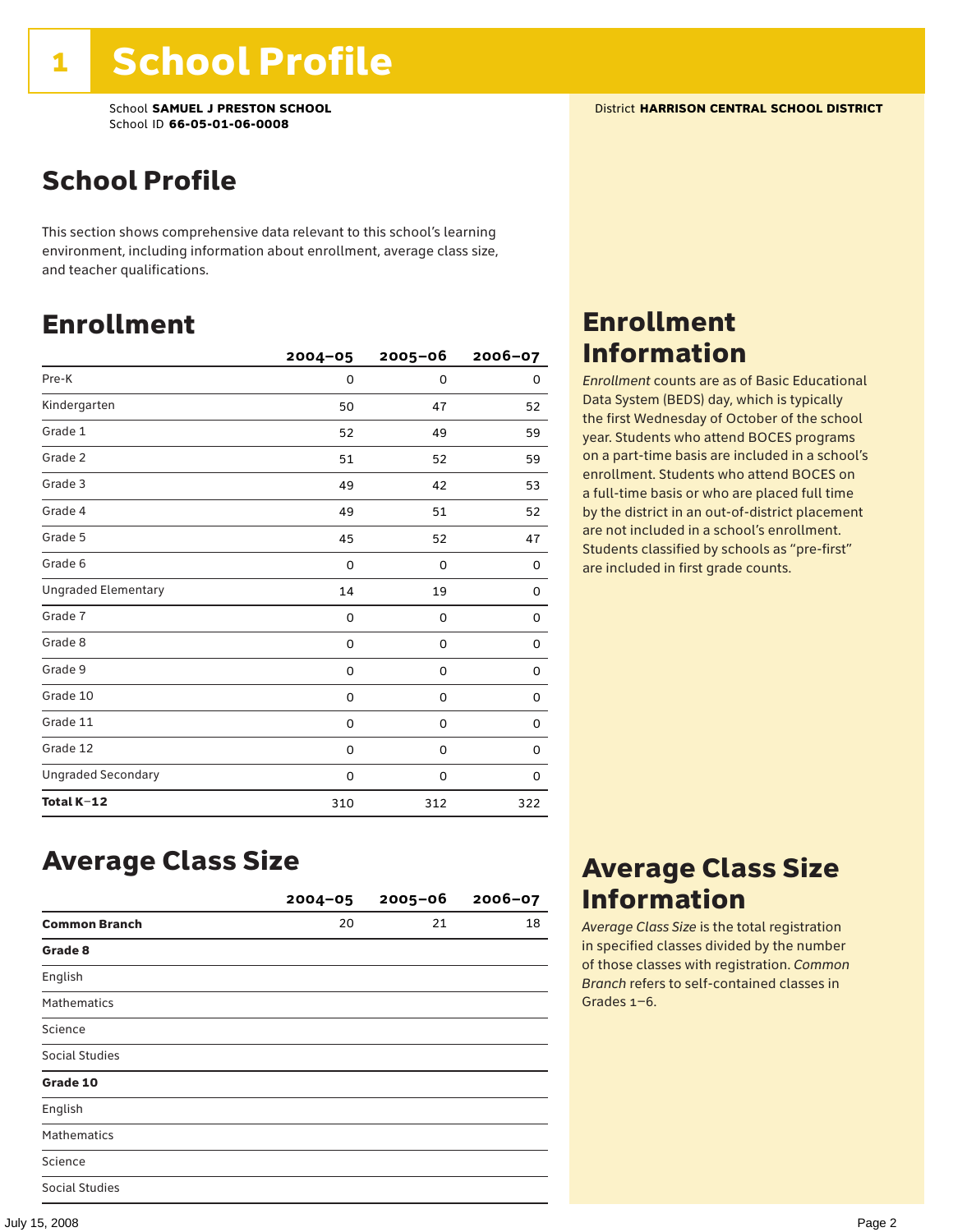### Demographic Factors

|                                                    |     | $2004 - 05$ |                | 2005–06 |     | 2006-07 |  |
|----------------------------------------------------|-----|-------------|----------------|---------|-----|---------|--|
|                                                    | #   | %           | #              | %       | #   | %       |  |
| Eligible for Free Lunch                            | 24  | 8%          | 27             | 9%      | 31  | 10%     |  |
| Reduced-Price Lunch                                | 15  | 5%          | 21             | 7%      | 16  | 5%      |  |
| Student Stability*                                 |     | 100%        |                | 92%     |     | 95%     |  |
| Limited English Proficient                         | 37  | 12%         | 48             | 15%     | 35  | 11%     |  |
| <b>Racial/Ethnic Origin</b>                        |     |             |                |         |     |         |  |
| American Indian or Alaska Native                   | 0   | 0%          | 0              | 0%      | 0   | 0%      |  |
| <b>Black or African American</b>                   | 5   | 2%          | $\overline{2}$ | 1%      | 3   | 1%      |  |
| Hispanic or Latino                                 | 75  | 24%         | 93             | 30%     | 104 | 32%     |  |
| Asian or Native<br>Hawaiian/Other Pacific Islander | 10  | 3%          | 3              | 1%      | 8   | 2%      |  |
| White                                              | 220 | 71%         | 214            | 69%     | 198 | 61%     |  |
| Multiracial**                                      | N/A | N/A         | N/A            | N/A     | 9   | 3%      |  |

\* Not available at the district level.

\*\* Multiracial enrollment data were not collected statewide in the 2004-05 and 2005-06 school years.

### Attendance and Suspensions

|                            |   | $2003 - 04$   |   | $2004 - 05$   | $2005 - 06$ |               |
|----------------------------|---|---------------|---|---------------|-------------|---------------|
|                            | # | $\frac{0}{0}$ | # | $\frac{0}{0}$ | #           | $\frac{0}{0}$ |
| Annual Attendance Rate     |   | 96%           |   | 95%           |             | 95%           |
| <b>Student Suspensions</b> |   | በ%            |   | በ%            |             | 0%            |

### Demographic Factors Information

*Eligible for Free Lunch* and *Reduced*-*Price Lunch* percentages are determined by dividing the number of approved lunch applicants by the Basic Educational Data System (BEDS) enrollment in full-day Kindergarten through Grade 12. *Eligible for Free Lunch* and *Limited English Proficient* counts are used to determine *Similar Schools* groupings within a *Need*/*Resource Capacity* category. *Student Stability* is the percentage of students in the highest grade in a school who were also enrolled in that school at any time during the previous school year. (For example, if School A, which serves Grades 6–8, has 100 students enrolled in Grade 8 this year, and 92 of those 100 students were also enrolled in School A last year, the stability rate for the school is 92 percent.)

### Attendance and Suspensions Information

*Annual Attendance Rate* is determined by dividing the school's total actual attendance by the total possible attendance for a school year. A school's actual attendance is the sum of the number of students in attendance on each day the school was open during the school year. Possible attendance is the sum of the number of enrolled students who should have been in attendance on each day the school was open during the school year. *Student Suspension* rate is determined by dividing the number of students who were suspended from school (not including in-school suspensions) for one full day or longer anytime during the school year by the Basic Educational Data System (BEDS) day enrollments for that school year. A student is counted only once, regardless of whether the student was suspended one or more times during the school year.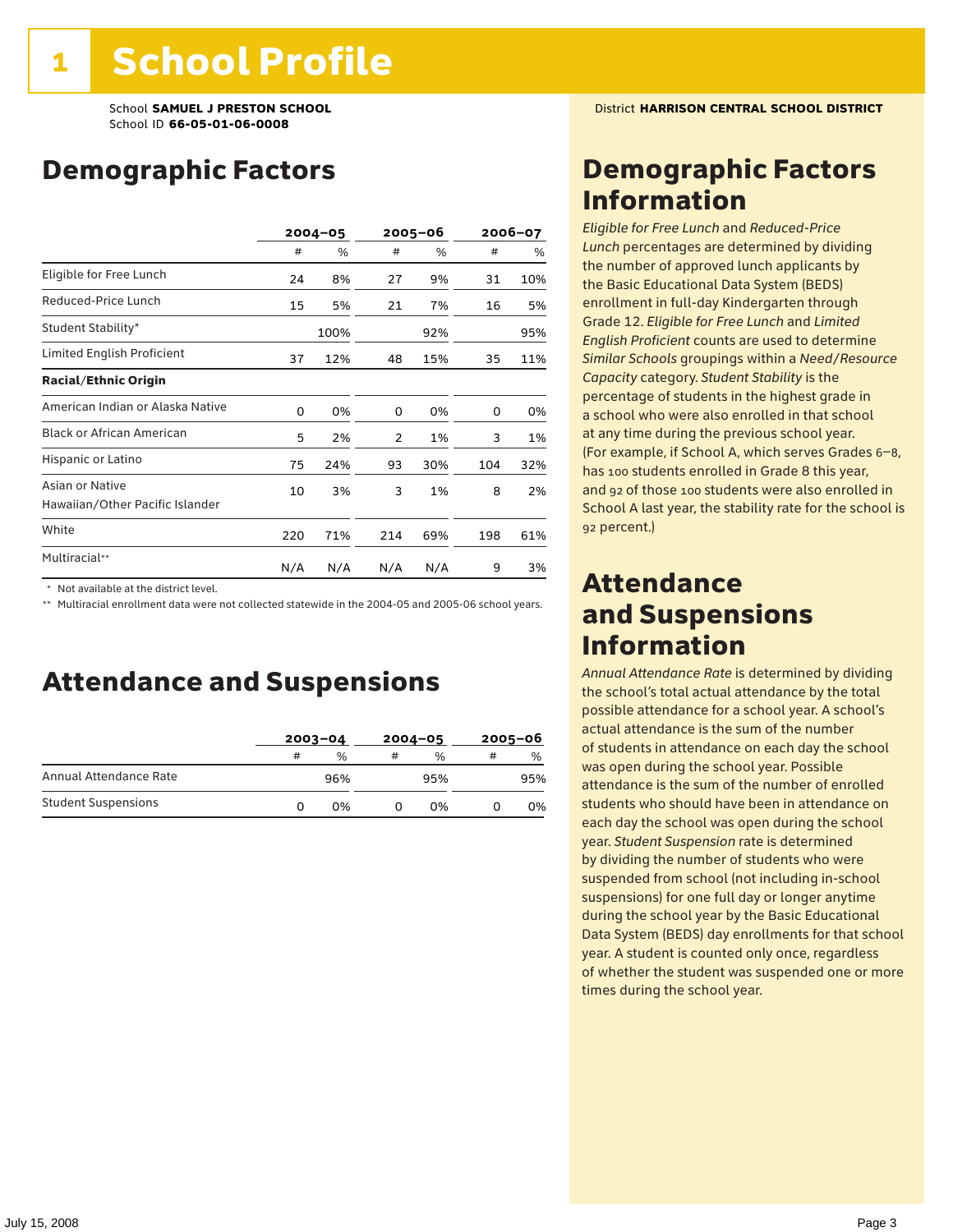### Teacher Qualifications

|                                                                        | $2004 - 05$ | $2005 - 06$ | 2006-07 |
|------------------------------------------------------------------------|-------------|-------------|---------|
| <b>Total Number of Teachers</b>                                        | 34          | 31          | 36      |
| Percent with No Valid<br><b>Teaching Certificate</b>                   | 0%          | 0%          | 0%      |
| Percent Teaching Out<br>of Certification                               | 3%          | 0%          | 0%      |
| Percent with Fewer Than<br>Three Years of Experience                   | 0%          | 0%          | 14%     |
| Percentage with Master's Degree<br>Plus 30 Hours or Doctorate          | 62%         | 74%         | 69%     |
| Total Number of Core Classes*                                          | N/A         | 114         | 44      |
| Percent Not Taught by<br><b>Highly Qualified Teachers</b>              | N/A         | 0%          | 0%      |
| <b>Total Number of Classes</b>                                         | 93          | 88          | 90      |
| Percent Taught by Teachers Without<br><b>Appropriate Certification</b> | 8%          | 0%          | 1%      |

\* Data for 2004–05 were not weighted, so are not shown.

### Teacher Turnover Rate

|                                                                       | $2003 - 04$ | $2004 - 05$ | 2005-06 |
|-----------------------------------------------------------------------|-------------|-------------|---------|
| Turnover Rate of Teachers with Fewer<br>than Five Years of Experience | N/A         | በ%          | 0%      |
| Turnover Rate of All Teachers                                         | 3%          | 12%         | 7%      |

### Staff Counts

|                                       | $2004 - 05$ | $2005 - 06$ | $2006 - 07$ |
|---------------------------------------|-------------|-------------|-------------|
| <b>Total Other Professional Staff</b> |             |             |             |
| Total Paraprofessionals*              | N/A         | N/A         | N/A         |
| <b>Assistant Principals</b>           | n           |             |             |
| Principals                            |             |             |             |

\* Not available at the school level.

### Teacher Qualifications Information

The *Percent Teaching Out of Certification* is the percent doing so more than on an incidental basis; that is, the percent teaching for more than five periods per week outside certification.

*Core Classes* are primarily K-6 common branch, English, mathematics, science, social studies, art, music, and foreign languages. The number of K-6 common branch core classes is multiplied by five so that these core class counts are weighted the same as counts for middle- and secondary-level teachers who report five classes per day. To be *Highly Qualified*, a teacher must have at least a Bachelor's degree, be certified to teach in the subject area, and show subject matter competency.

### Teacher Turnover Rate Information

*Teacher Turnover Rate* for a specified school year is the number of teachers in that school year that were not teaching in the following school year divided by the number of teachers in the specified school year, expressed as a percentage.

### Staff Counts Information

*Other Professionals* includes administrators, guidance counselors, school nurses, psychologists, and other professionals who devote more than half of their time to non-teaching duties. Teachers who are shared between buildings within a district are reported on the district report only.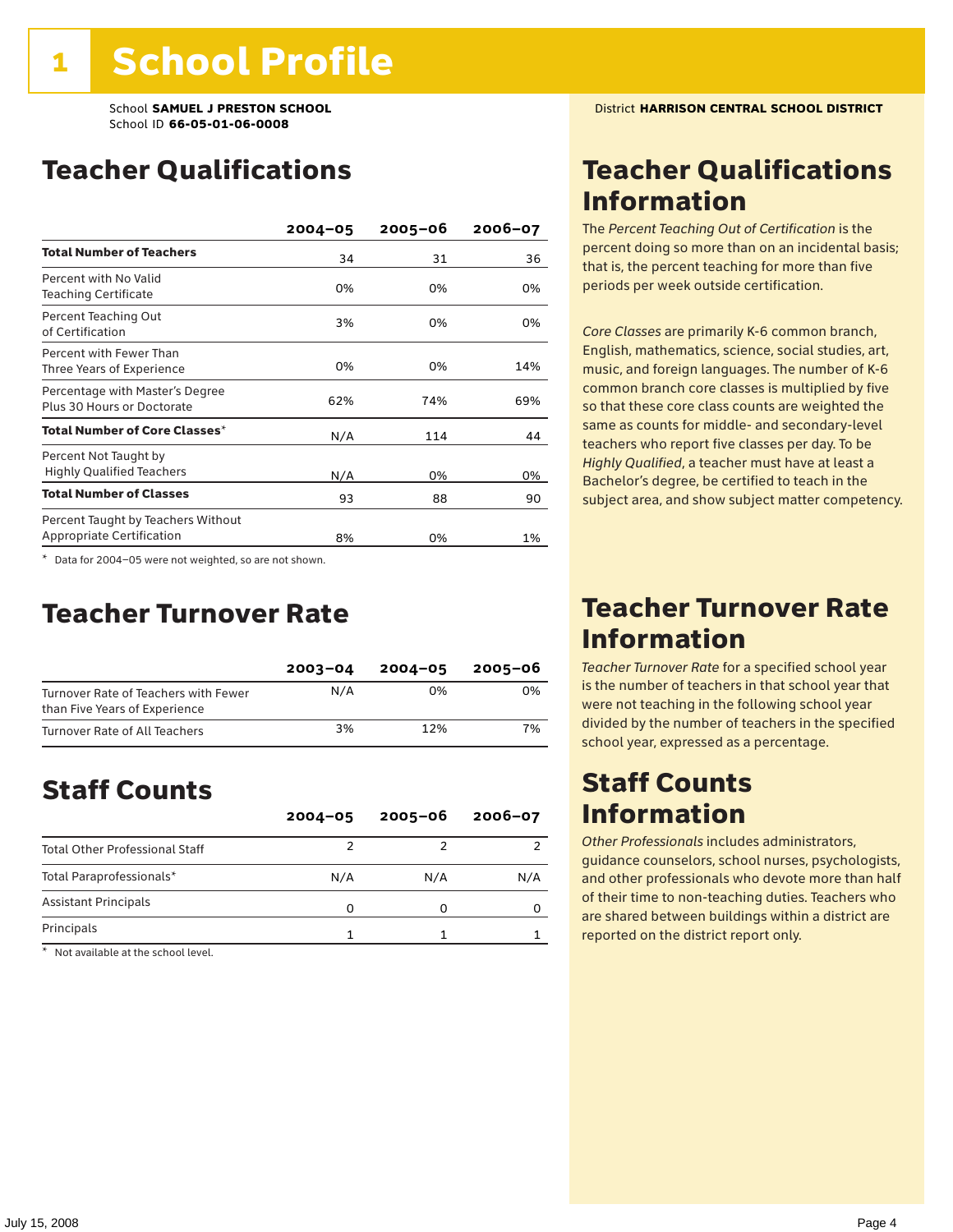### Understanding How Accountability Works in New York State

The federal No Child Left Behind (NCLB) Act requires that states develop and report on measures of student proficiency in 1) English language arts (ELA), in 2) mathematics, and on 3) a third indicator. In New York State in 2006–07, the third indicator is science at the elementary/middle level and graduation rate at the secondary level. Schools or districts that meet predefined goals on these measures are making Adequate Yearly Progress (AYP).



For more information about accountability in New York State, visit: www.emsc.nysed.gov/irts/accountability/home.shtml

#### 1 English Language Arts (ELA)

To make AYP in ELA, every accountability group must make AYP. For a group to make AYP, it must meet the participation *and* the performance criteria.

#### A Participation Criterion

At the elementary/middle level, 95 percent of Grades 3–8 students enrolled during the test administration period in each group with 40 or more students must be tested on the New York State Testing Program (NYSTP) in ELA or, if appropriate, the New York State English as a Second Language Achievement Test (NYSESLAT), or the New York State Alternate Assessment (NYSAA) in ELA. At the secondary level, 95 percent of seniors in 2006–07 in each accountability group with 40 or more students must have taken an English examination that meets the students' graduation requirement.

#### B Performance Criterion

At the elementary/middle level, the Performance Index (PI) of each group with 30 or more continuously enrolled tested students must equal or exceed its Effective Annual Measurable Objective (AMO) or the group must make Safe Harbor. (NYSESLAT is used only for participation.) At the secondary level, the PI of each group in the 2003 cohort with 30 or more members must equal or exceed its Effective AMO or the group must make Safe Harbor. To make Safe Harbor, the PI of the group must equal or exceed its Safe Harbor Target and the group must qualify for Safe Harbor using the third indicator, science or graduation rate.

#### 2 Mathematics

The same criteria for making AYP in ELA apply to mathematics. At the elementary/middle level, the measures used to determine AYP are the NYSTP and the NYSAA in mathematics. At the secondary level, the measures are mathematics examinations that meet the students' graduation requirement.

#### 3 Third Indicator

In addition to English language arts and mathematics, the school must also make AYP in a third area of achievement. This means meeting the criteria in science at the elementary/middle level and the criteria in graduation rate at the secondary level.

Elementary/Middle-Level Science: To make AYP, the All Students group must meet the participation criterion *and* the performance criterion.

#### A Participation Criterion

Eighty percent of students in Grades 4 and/or 8 enrolled during the test administration period in the All Students group, if it has 40 or more students, must be tested on an accountability measure. In Grade 4, the measures are the Grade 4 elementary-level science test and the Grade 4 NYSAA in science. In Grade 8 science, the measures are the Grade 8 middle-level science test, Regents science examinations, and the Grade 8 NYSAA in science.

#### B Performance Criterion

The PI of the All Students group must equal or exceed the State Science Standard (100) or the Science Progress Target.

Qualifying for Safe Harbor in Elementary/Middle-Level ELA and Math: To qualify, the PI must equal or exceed the State Science Standard or the Science Progress Target in elementary/middle-level science for that group.

Secondary-Level Graduation Rate: For a school to make AYP in graduation rate, the percent of students in the 2002 graduation-rate cohort in the All Students group earning a high school diploma by August 31, 2006 must equal or exceed the Graduation-Rate Standard (55%) or the Graduation-Rate Progress Target.

Qualifying for Safe Harbor in Secondary-Level ELA and Math: To qualify, the percent of the 2002 graduation-rate cohort earning a local diploma by August 31, 2006 must equal or exceed the Graduation-Rate Standard (55%) or the Graduation-Rate Progress Target for that group.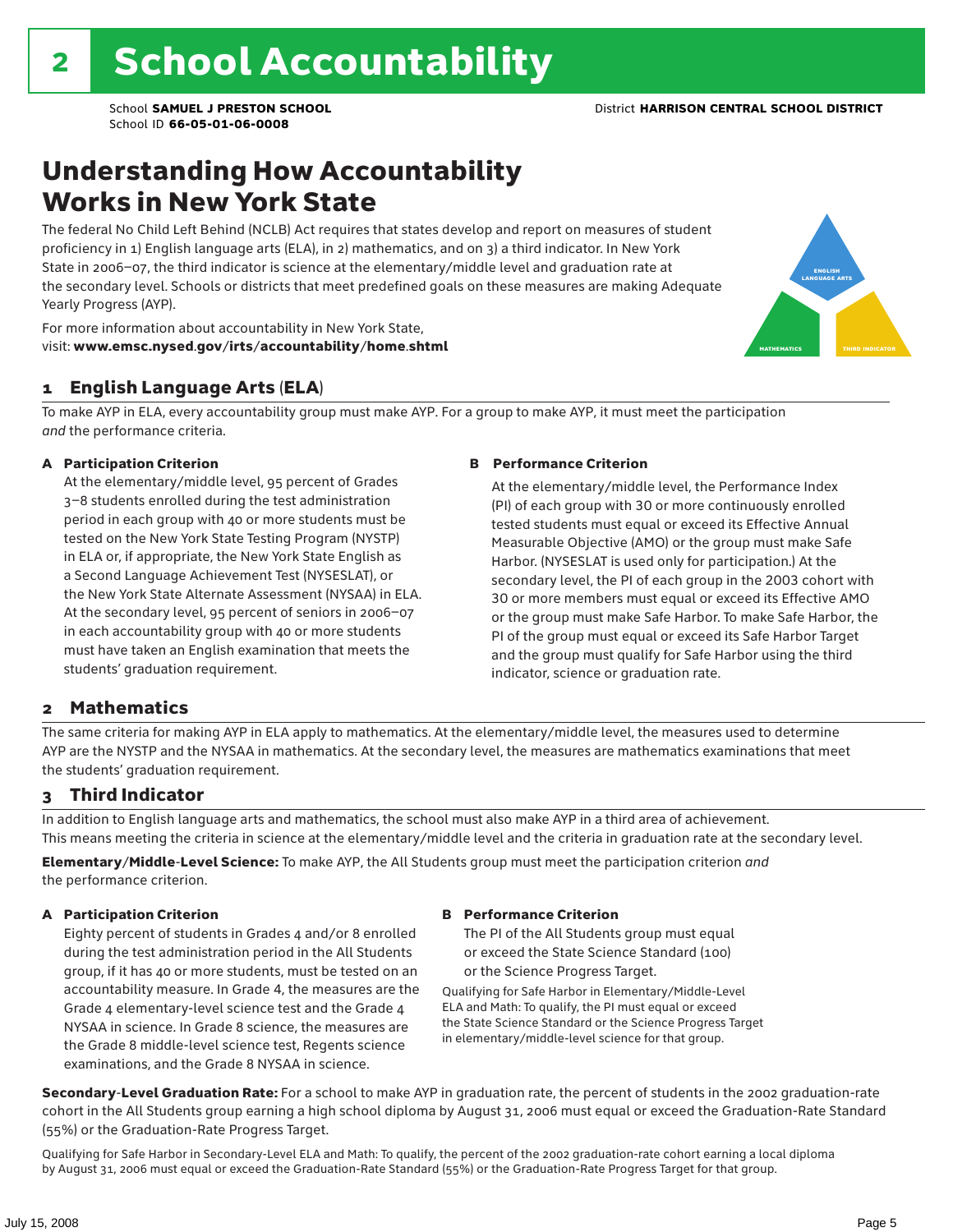# Useful Terms for Understanding Accountability

#### Accountability Cohort for English and Mathematics

The 2003 school accountability cohort consists of all students who first entered Grade 9 anywhere in the 2003–04 school year, and all ungraded students with disabilities who reached their seventeenth birthday in the 2003–04 school year, who were enrolled on October 4, 2006 and did not transfer to a diploma granting program. Students who earned a high school equivalency diploma or were enrolled in an approved high school equivalency preparation program on June 30, 2007, are not included in the 2003 school accountability cohort. The 2003 district accountability cohort consists of all students in each school accountability cohort plus students who transferred within the district after BEDS day plus students who were placed outside the district by the Committee on Special Education or district administrators and who met the other requirements for cohort membership. Cohort is defined in Section 100.2 (p) (16) of the Commissioner's Regulations.

#### Adequate Yearly Progress (AYP)

Adequate Yearly Progress (AYP) indicates satisfactory progress by a district or a school toward the goal of proficiency for all students.

#### Annual Measurable Objective (AMO)

The Annual Measurable Objective (AMO) is the Performance Index (PI) value that signifies that an accountability group is making satisfactory progress toward the goal that 100 percent of students will be proficient in the State's learning standards for English language arts and mathematics by 2013–14. The AMOs for each grade level will be increased as specified in CR100.2(p)(14) and will reach 200 in 2013–14. (See Effective AMO for further information.)

#### Continuously Enrolled Students

At the elementary/middle level, continuously enrolled students are those enrolled in the school or district on BEDS day (usually the first Wednesday in October) of the school year until the test administration period. At the secondary level, all students who meet the criteria for inclusion in the accountability cohort are considered to be continuously enrolled.

#### Effective Annual Measurable Objective (Effective AMO)

The Effective Annual Measurable Objective (Effective AMO) is the Performance Index (PI) value that each accountability group within a school or district is expected to achieve to make Adequate Yearly Progress (AYP). The Effective AMO is the lowest PI that an accountability group of a given size can achieve in a subject for the group's PI not to be considered significantly different from the AMO for that subject. If an accountability group's PI equals or exceeds the Effective AMO, it is considered to have made AYP. A more complete definition of Effective AMO and a table showing the PI values that each group size must equal or exceed to make AYP are available at www.emsc.nysed.gov/irts.

#### Graduation-Rate Cohort

This term is defined on the graduation-rate accountability page.

#### Performance Index (PI)

A Performance Index is a value from 0 to 200 that is assigned to an accountability group, indicating how that group performed on a required State test (or approved alternative) in English language arts, mathematics, or science. Student scores on the tests are converted to four performance levels, from Level 1 to Level 4. (See performance level definitions on the Overview Summary page.) At the elementary/middle level, the PI is calculated using the following equation:

100 × [(Count of Continuously Enrolled Tested Students Performing at Levels 2, 3, and 4 + the Count at Levels 3 and 4) ÷ Count of All Continuously Enrolled Tested Students]

At the secondary level, the PI is calculated using the following equation:

100 × [(Count of Cohort Members Performing at

Levels 2, 3, and 4 + the Count at Levels 3 and 4)  $\div$  Count of All Cohort Members]

A list of tests used to measure student performance for accountability is available at www.emsc.nysed.gov/irts.

#### Progress Target

For accountability groups below the State Standard in science or graduation rate, the Progress Target is an alternate method for making Adequate Yearly Progress (AYP) or qualifying for Safe Harbor in English language arts and mathematics based on improvement over the previous year's performance.

#### Safe Harbor

Safe Harbor provides an alternate means to demonstrate Adequate Yearly Progress (AYP) for accountability groups that do not achieve their Effective Annual Measurable Objectives (AMOs) in English or mathematics.

#### Safe Harbor Targets

The 2006–07 safe harbor targets were calculated using the following equation:

2005–06 PI + (200 – the 2005–06 PI) × 0.10

#### Science Progress Target

The elementary/middle-level 2006–07 Science Progress Target is calculated by adding one point to the 2005–06 PI. The 2007–08 Science Progress Target is calculated by adding one point to the 2006–07 PI. The 2006–07 target is provided for groups whose PI was below the State Science Standard in 2006–07.

#### Science Standard

The criterion value that represents a minimally satisfactory performance in science. In 2006–07, the State Science Standard at the elementary/middle level is a Performance Index (PI) of 100. The Commissioner may raise the State Science Standard at his discretion in future years.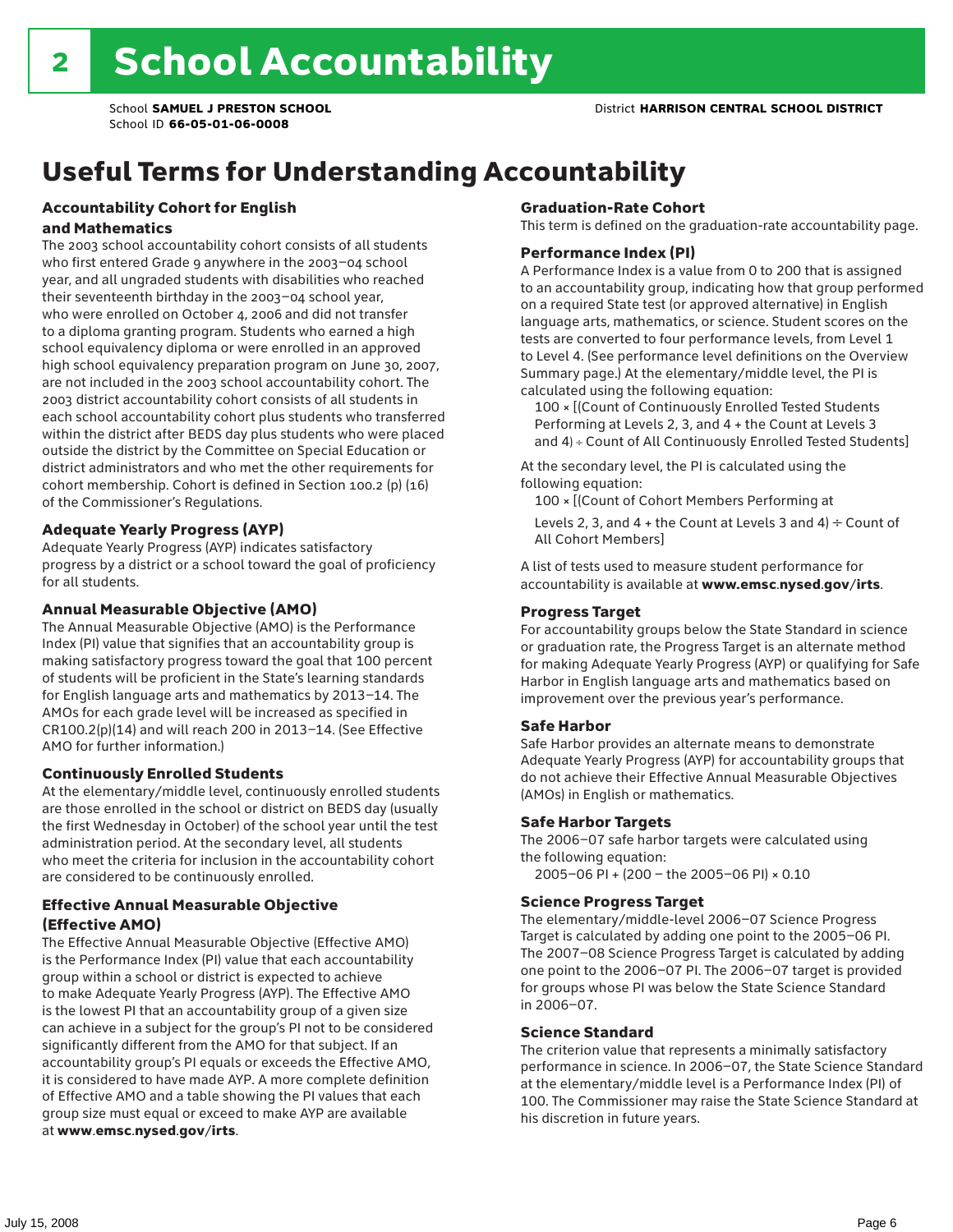### Understanding Your School Accountability Status

The list below defines the school status categories applied to each accountability measure under New York State's accountability system, which is divided into a Federal Title I component and a State component. Accountability measures for schools at the elementary/middle level are English language arts (ELA), mathematics, and science; at the secondary level, they are ELA, mathematics, and graduation rate. A school may be assigned a different status for different accountability measures. The overall status of a school is the status assigned to the school for the accountability measure with the most advanced designation in the hierarchy. If the school receives Title I funds, it is the most advanced designation in the Title I hierarchy, unless the school is in good standing under Title I but identified as SRAP under the State hierarchy. A school that does not receive Title I funding in a school year does not have a federal status in that year; however, all schools (except charter schools) receive a state status even if they do not receive Title I funding. Schools in improvement status under Title I must provide school choice for their students; those in need of improvement in year 2 and beyond must also provide Supplemental Education Services to eligible students. Other consequences for schools not in good standing can be found at: www.emsc.nysed.gov/irts/school-accountability/about.shtml.

| <b>Federal Title I Status</b><br>(Applies to all New York State schools receiving Title I funds)                                                                                                                                                                                                         | <b>New York State Status</b><br>(Applies to all New York State public schools except charter schools)                                                                                                                                                                                                           |
|----------------------------------------------------------------------------------------------------------------------------------------------------------------------------------------------------------------------------------------------------------------------------------------------------------|-----------------------------------------------------------------------------------------------------------------------------------------------------------------------------------------------------------------------------------------------------------------------------------------------------------------|
| School in Good Standing<br>Restructuring, Restructuring, Requiring Academic Progress, or as a School Under Registration Review.                                                                                                                                                                          | A school is considered to be in good standing if it has not been identified as a School in Need of Improvement, in Corrective Action, Planning for                                                                                                                                                              |
| School in Need of Improvement (Year 1)<br>A school that has not made AYP on the same accountability<br>measure for two consecutive years while receiving Title I funds<br>is considered a School in Need of Improvement (Year 1) for the<br>following year.                                              | <b>School Requiring Academic Progress (Year 1)</b><br>A school that has not made AYP on the same accountability<br>measure for two consecutive years is considered a School<br>Requiring Academic Progress (Year 1) for the following year.                                                                     |
| School in Need of Improvement (Year 2)<br>A School in Need of Improvement (Year 1) that does not make<br>AYP on the accountability measure for which it was identified<br>is considered a School in Need of Improvement (Year 2) for the<br>following year, if it continues to receive Title I funds.    | <b>School Requiring Academic Progress (Year 2)</b><br>A School Requiring Academic Progress (Year 1) that does not<br>make AYP on the accountability measure for which it was identified<br>is considered a School Requiring Academic Progress (Year 2) for<br>the following year.                               |
| <b>School in Corrective Action</b><br>A School in Need of Improvement (Year 2) that does not make<br>AYP on the accountability measure for which it was identified is<br>considered a School in Corrective Action for the following year,<br>if it continues to receive Title I funds.                   | <b>School Requiring Academic Progress (Year 3)</b><br>A School Requiring Academic Progress (Year 2) that does not<br>make AYP on the accountability measure for which it was identified<br>is considered a School Requiring Academic Progress (Year 3) for<br>the following year.                               |
| <b>School Planning for Restructuring</b><br>A School in Corrective Action that does not make AYP on the<br>accountability measure for which it was identified is considered<br>a School Planning for Restructuring for the following year, if it<br>continues to receive Title I funds.                  | <b>School Requiring Academic Progress (Year 4)</b><br>A School Requiring Academic Progress (Year 3) that does not<br>make AYP on the accountability measure for which it was identified<br>is considered a School Requiring Academic Progress (Year 4) for<br>the following year.                               |
| School Restructuring (Year 1)<br>A School Planning for Restructuring that does not make<br>AYP on the accountability measure for which it was identified is<br>considered a School Restructuring (Year 1) for the following year,<br>if it continues to receive Title I funds.                           | <b>School Requiring Academic Progress (Year 5 and above)</b><br>A School Requiring Academic Progress (Year 4 and above) that does not<br>make AYP on the accountability measure for which it was identified is<br>considered a School Requiring Academic Progress (Year 5 and above) for<br>the following year. |
| School Restructuring (Year 2 and above)<br>A School Restructuring (Year 1 and above) that does not make<br>AYP on the accountability measure for which it was identified<br>is considered a School Restructuring (Year 2 and above) for the<br>following year, if it continues to receive Title I funds. |                                                                                                                                                                                                                                                                                                                 |

Pending - A school's status is "Pending" if the school requires special evaluation procedures and they have not yet been completed.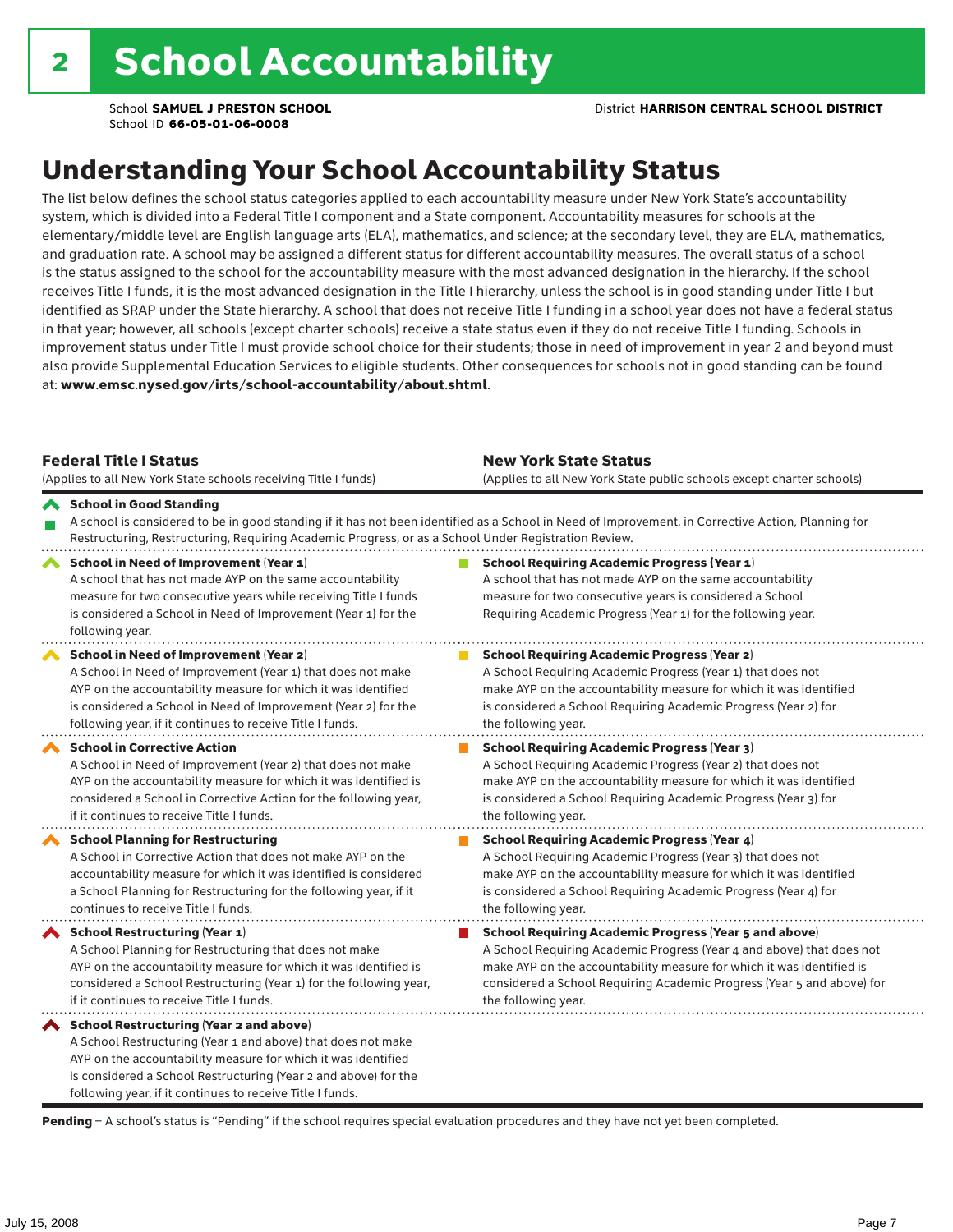# 2 School Accountability

School ID **66-05-01-06-0008**

### Summary

| <b>Overall Accountability</b> | <b>Good Standing</b>                                    |                                                                                                                                                                                                                                                                                                                                        |                        |                        |  |  |  |
|-------------------------------|---------------------------------------------------------|----------------------------------------------------------------------------------------------------------------------------------------------------------------------------------------------------------------------------------------------------------------------------------------------------------------------------------------|------------------------|------------------------|--|--|--|
| Status (2007-08)              |                                                         | <b>Elementary/Middle Level</b>                                                                                                                                                                                                                                                                                                         |                        | <b>Secondary Level</b> |  |  |  |
|                               | <b>ELA</b>                                              | Good Standing                                                                                                                                                                                                                                                                                                                          | ELA                    |                        |  |  |  |
|                               | Math<br>Good Standing                                   |                                                                                                                                                                                                                                                                                                                                        | Math                   |                        |  |  |  |
|                               |                                                         | Science <a> Science</a> Science Science Science <a> Science <a> Science <a> Science <a> Science <a> Science <a> Science <a> Science <a> Science <a> Science <a> Science <a<br></a<br> Science <a> Science <a> Science <a<br <="" td=""><td><b>Graduation Rate</b></td><td></td></a<br></a></a></a></a></a></a></a></a></a></a></a></a> | <b>Graduation Rate</b> |                        |  |  |  |
| <b>Title I Part A Funding</b> | <b>Years the School Received Title I Part A Funding</b> |                                                                                                                                                                                                                                                                                                                                        |                        |                        |  |  |  |
|                               | $2005 - 06$                                             |                                                                                                                                                                                                                                                                                                                                        | $2006 - 07$            | $2007 - 08$            |  |  |  |
|                               | YES                                                     |                                                                                                                                                                                                                                                                                                                                        | <b>YES</b>             | <b>YES</b>             |  |  |  |

#### On which accountability measures did this school make Adequate Yearly Progress (AYP) and which groups made AYP on each measure?

|                                                     | <b>Elementary/Middle Level</b> |               |               | <b>Secondary Level</b> |             |                        |  |
|-----------------------------------------------------|--------------------------------|---------------|---------------|------------------------|-------------|------------------------|--|
|                                                     | English                        |               |               | English                |             |                        |  |
| <b>Student Groups</b>                               | Language Arts                  | Mathematics   | Science       | Language Arts          | Mathematics | <b>Graduation Rate</b> |  |
| <b>All Students</b>                                 | V                              | v             | V             |                        |             |                        |  |
| <b>Ethnicity</b>                                    |                                |               |               |                        |             |                        |  |
| American Indian or Alaska Native                    |                                |               |               |                        |             |                        |  |
| <b>Black or African American</b>                    |                                |               |               |                        |             |                        |  |
| Hispanic or Latino                                  | V                              |               |               |                        |             |                        |  |
| Asian or Native Hawaiian/Other Pacific<br>Islander  |                                |               |               |                        |             |                        |  |
| White                                               | ✔                              | V             |               |                        |             |                        |  |
| Multiracial                                         |                                |               |               |                        |             |                        |  |
| <b>Other Groups</b>                                 |                                |               |               |                        |             |                        |  |
| <b>Students with Disabilities</b>                   |                                |               |               |                        |             |                        |  |
| Limited English Proficient                          |                                |               |               |                        |             |                        |  |
| <b>Economically Disadvantaged</b>                   |                                |               |               |                        |             |                        |  |
| <b>Student groups making</b><br>AYP in each subject | $\vee$ 3 of 3                  | $\vee$ 3 of 3 | $\vee$ 1 of 1 |                        |             |                        |  |

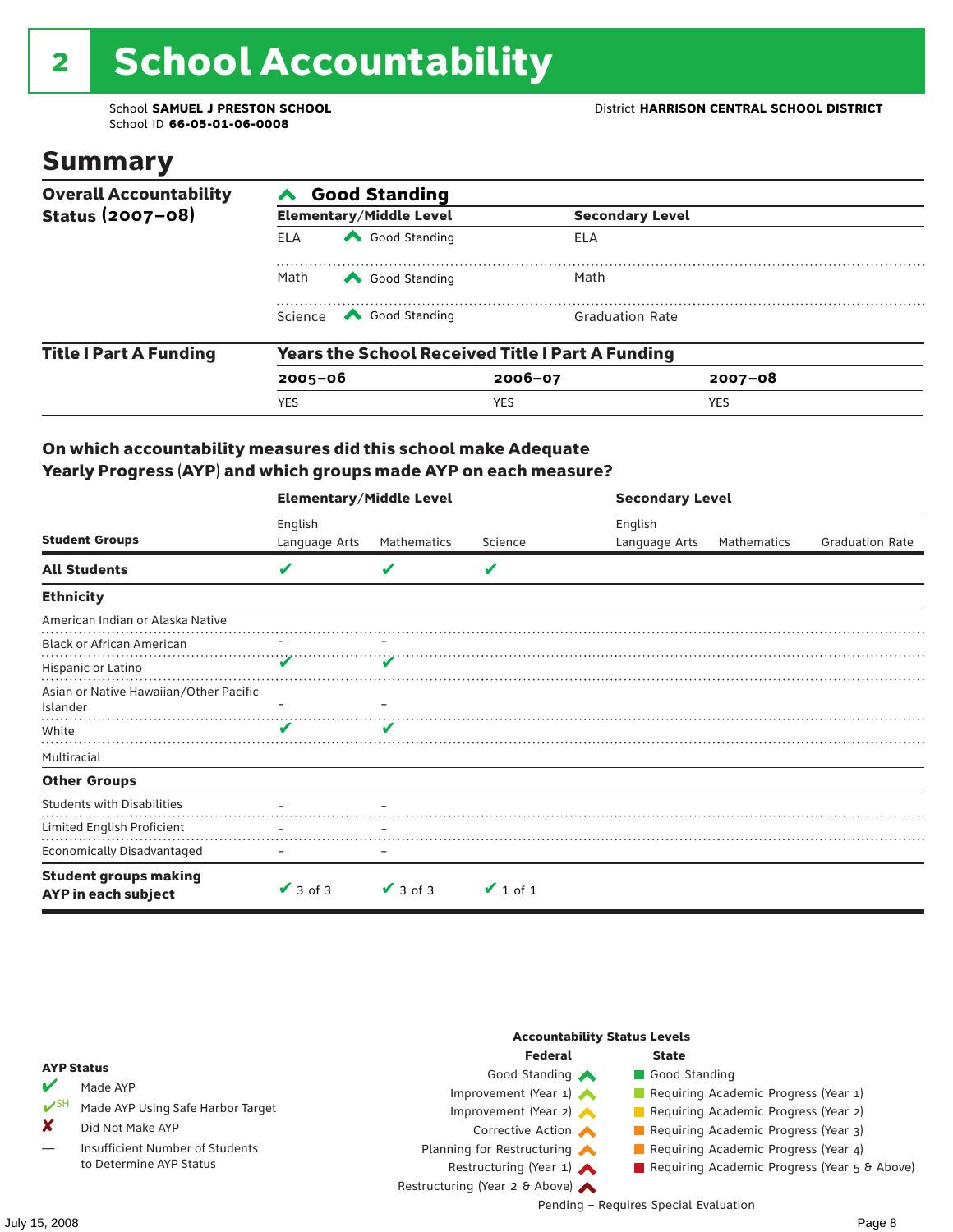## **Elementary/Middle-Level English Language Arts**

| <b>Accountability Status</b><br>for This Subject<br>$(2007 - 08)$ | ▰      | Good Standing                                          |
|-------------------------------------------------------------------|--------|--------------------------------------------------------|
| <b>Accountability Measures</b>                                    | 3 of 3 | Student groups making AYP in English Language Arts     |
|                                                                   |        | Made AYP                                               |
| <b>Prospective Status</b>                                         |        | This school will be in good standing in 2008-09. [101] |

#### How did students in each accountability group perform on **elementary/middle-level English Language Arts accountability measures?**

|                                                          | <b>AYP</b>    | Participation <sup>2</sup> |            | Test Performance <sup>3</sup> |             | <b>Performance Objectives</b> |                    |             |
|----------------------------------------------------------|---------------|----------------------------|------------|-------------------------------|-------------|-------------------------------|--------------------|-------------|
| <b>Student Group</b>                                     |               | Met                        | Percentage | Met                           | Performance | Effective                     | Safe Harbor Target |             |
| (Total: Continuous Enrollment) <sup>1</sup>              | <b>Status</b> | Criterion                  | Tested     | Criterion                     | Index       | AMO                           | 2006-07            | $2007 - 08$ |
| <b>All Students (154:152)</b>                            | V             | ✔                          | 100%       | ✔                             | 179         | 114                           |                    |             |
| <b>Ethnicity</b>                                         |               |                            |            |                               |             |                               |                    |             |
| American Indian or Alaska Native<br>(0:0)                |               |                            |            |                               |             |                               |                    |             |
| <b>Black or African American</b><br>(2:2)                |               |                            |            |                               |             |                               |                    |             |
| Hispanic or Latino (46:45)                               | ✔             | V                          | 100%       | V                             | 176         | 108                           |                    |             |
| Asian or Native Hawaiian/Other Pacific<br>Islander (1:1) |               |                            |            |                               |             |                               |                    |             |
| White (105:104)                                          | ✔             | ✔                          | 100%       | V                             | 180         | 112                           |                    |             |
| Multiracial (0:0)                                        |               |                            |            |                               |             |                               |                    |             |
| <b>Other Groups</b>                                      |               |                            |            |                               |             |                               |                    |             |
| Students with Disabilities <sup>4</sup><br>(20:20)       |               |                            |            |                               |             |                               |                    |             |
| Limited English Proficient <sup>5</sup>                  |               |                            |            |                               |             |                               |                    |             |
| (14:13)                                                  |               |                            |            |                               |             |                               |                    |             |
| Economically Disadvantaged<br>(8:8)                      |               |                            |            |                               |             |                               |                    |             |
| <b>Final AYP Determination</b>                           | $\vee$ 3 of 3 |                            |            |                               |             |                               |                    |             |

#### **NOTES**

- $1$  These data show the count of students enrolled during the test administration period (used for Participation) followed by the count of continuously enrolled tested students (used for Performance). For accountability calculations,
- students who were excused from testing for medical reasons are not included in the enrollment count. <sup>2</sup> Groups with fewer than 40 students enrolled during the test administration period are not required to meet the participation criterion. If the participation rate of a group fell below 95 percent in 2006–07, the enrollment shown is the sum of 2005–06 and 2006–07 enrollments and the percent tested is the weighted average
- of the participation rates over those two years.<br><sup>3</sup> For schools with fewer than 30 continuously enrolled tested students in the All Students group in 2006–07, data for 2005–06 and 2006–07 were combined to determine counts and PIs. For schools with 30 or more continuously enrolled students in the All Students group in 2006–07, student groups with fewer than 30
- continuously enrolled tested students are not required to meet the performance criterion. <sup>4</sup> If the school failed to make AYP solely because of the performance of students with disabilities, met the 95% participation requirement for this group, and would meet or exceed the AMO for this subject if 34 points were added to the PI, then the school is considered to have made AYP for students with disabilities.
- $5$  If the count of LEP students is equal to or greater than 30, former LEP students are also included in the performance calculations.
- ‡ This student group did not make AYP in science; therefore, it did not qualify for Safe Harbor.

AYP Status Made AYP

X Did Not Make AYP

Made AYP Using Safe Harbor Target

Insufficient Number of Students to Determine AYP Status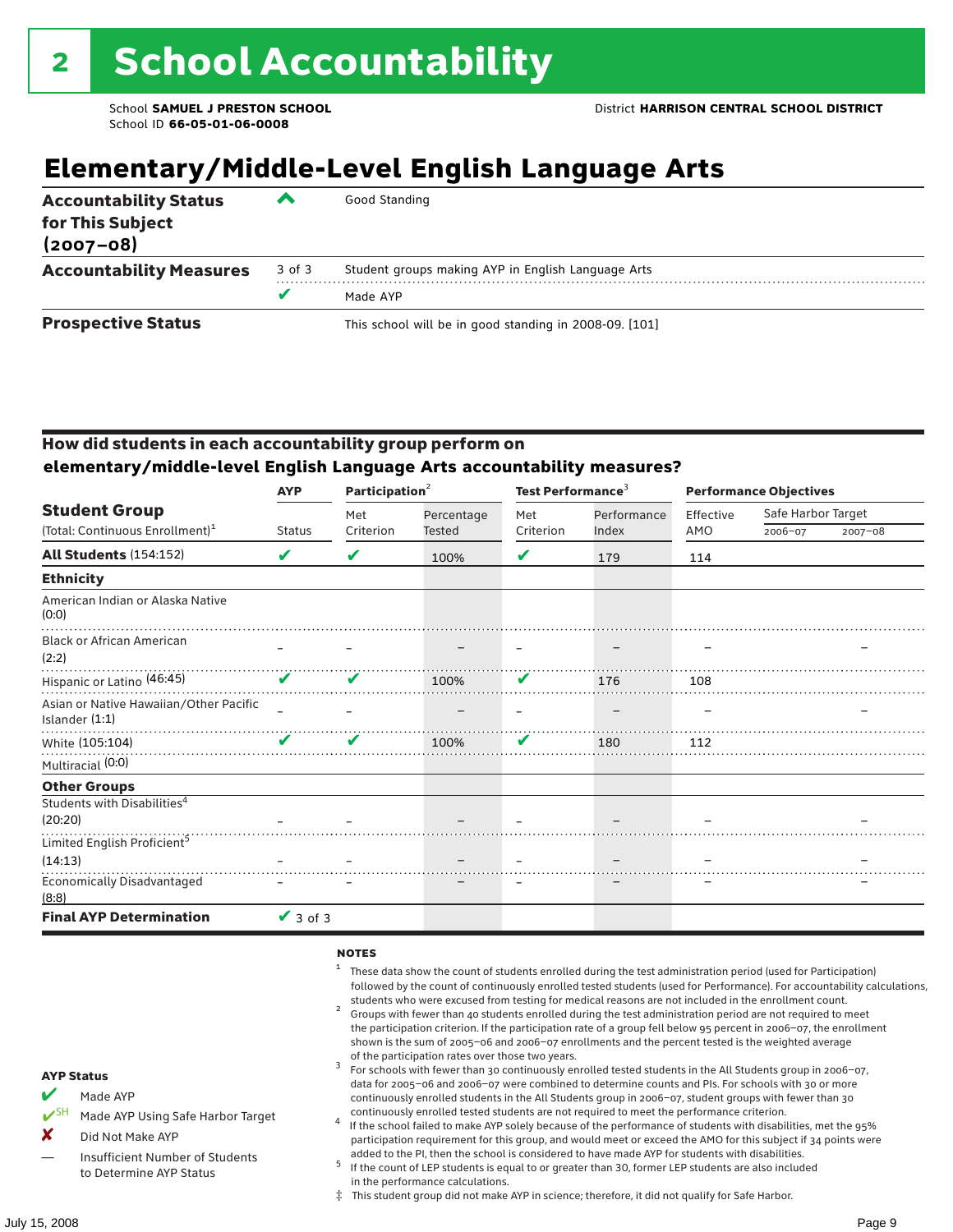### **Elementary/Middle-Level Mathematics**

| <b>Accountability Status</b><br>for This Subject<br>$(2007 - 08)$ | ‴      | Good Standing                                          |
|-------------------------------------------------------------------|--------|--------------------------------------------------------|
| <b>Accountability Measures</b>                                    | 3 of 3 | Student groups making AYP in Mathematics               |
|                                                                   |        | Made AYP                                               |
| <b>Prospective Status</b>                                         |        | This school will be in good standing in 2008-09. [101] |

#### How did students in each accountability group perform on **elementary/middle-level Mathematics accountability measures?**

|                                                          | <b>AYP</b>    | Participation <sup>2</sup> |            | Test Performance <sup>3</sup> |             | <b>Performance Objectives</b> |                    |             |  |
|----------------------------------------------------------|---------------|----------------------------|------------|-------------------------------|-------------|-------------------------------|--------------------|-------------|--|
| <b>Student Group</b>                                     |               | Met                        | Percentage | Met                           | Performance | Effective                     | Safe Harbor Target |             |  |
| (Total: Continuous Enrollment) <sup>1</sup>              | <b>Status</b> | Criterion                  | Tested     | Criterion                     | Index       | AMO                           | 2006-07            | $2007 - 08$ |  |
| <b>All Students (151:150)</b>                            | V             | V                          | 100%       | V                             | 185         | 78                            |                    |             |  |
| <b>Ethnicity</b>                                         |               |                            |            |                               |             |                               |                    |             |  |
| American Indian or Alaska Native<br>(0:0)                |               |                            |            |                               |             |                               |                    |             |  |
| <b>Black or African American</b><br>(2:2)                |               |                            |            |                               |             |                               |                    |             |  |
| Hispanic or Latino (44:44)                               | ✔             | V                          | 100%       | V                             | 184         | 71                            |                    |             |  |
| Asian or Native Hawaiian/Other Pacific<br>Islander (1:1) |               |                            |            |                               |             |                               |                    |             |  |
| White (104:103)                                          |               | V                          | 100%       | V                             | 184         | 76                            |                    |             |  |
| Multiracial (0:0)                                        |               |                            |            |                               |             |                               |                    |             |  |
| <b>Other Groups</b>                                      |               |                            |            |                               |             |                               |                    |             |  |
| Students with Disabilities <sup>4</sup>                  |               |                            |            |                               |             |                               |                    |             |  |
| (20:20)                                                  |               |                            |            |                               |             |                               |                    |             |  |
| Limited English Proficient <sup>5</sup>                  |               |                            |            |                               |             |                               |                    |             |  |
| (13:13)                                                  |               |                            |            |                               |             |                               |                    |             |  |
| <b>Economically Disadvantaged</b><br>(8:8)               |               |                            |            |                               |             |                               |                    |             |  |
| <b>Final AYP Determination</b>                           | $\vee$ 3 of 3 |                            |            |                               |             |                               |                    |             |  |

#### **NOTES**

- $1$  These data show the count of students enrolled during the test administration period (used for Participation) followed by the count of continuously enrolled tested students (used for Performance). For accountability calculations,
- students who were excused from testing for medical reasons are not included in the enrollment count. <sup>2</sup> Groups with fewer than 40 students enrolled during the test administration period are not required to meet the participation criterion. If the participation rate of a group fell below 95 percent in 2006–07, the enrollment shown is the sum of 2005–06 and 2006–07 enrollments and the percent tested is the weighted average
- of the participation rates over those two years.<br><sup>3</sup> For schools with fewer than 30 continuously enrolled tested students in the All Students group in 2006–07, data for 2005–06 and 2006–07 were combined to determine counts and PIs. For schools with 30 or more continuously enrolled students in the All Students group in 2006–07, student groups with fewer than 30
- continuously enrolled tested students are not required to meet the performance criterion. <sup>4</sup> If the school failed to make AYP solely because of the performance of students with disabilities, met the 95% participation requirement for this group, and would meet or exceed the AMO for this subject if 34 points were added to the PI, then the school is considered to have made AYP for students with disabilities.
- $5$  If the count of LEP students is equal to or greater than 30, former LEP students are also included in the performance calculations.
- ‡ This student group did not make AYP in science; therefore, it did not qualify for Safe Harbor.
- Made AYP
	- Made AYP Using Safe Harbor Target
- X Did Not Make AYP
- Insufficient Number of Students to Determine AYP Status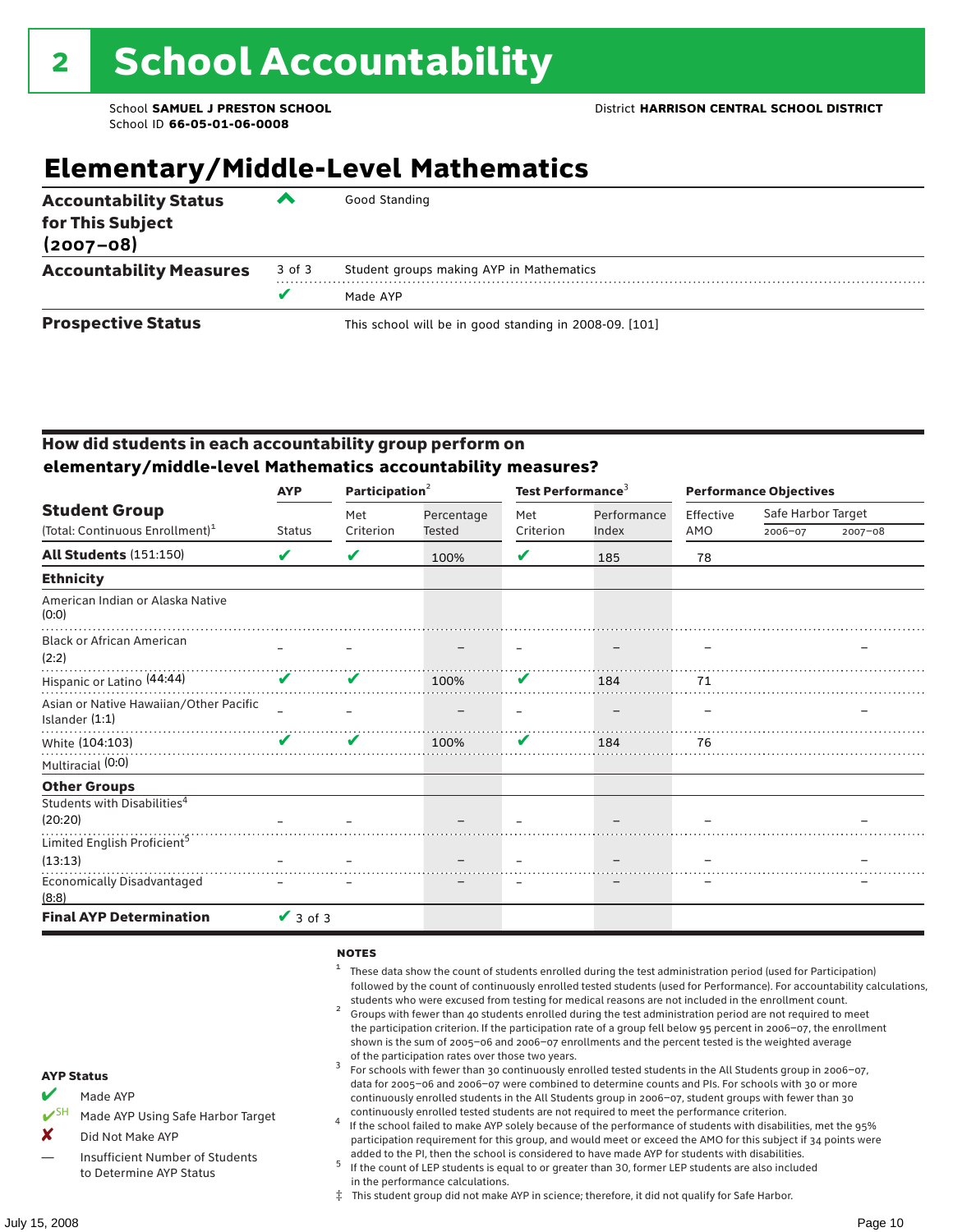### Elementary/Middle-Level Science

| <b>Accountability Status</b><br>for This Subject<br>$(2007 - 08)$ | ‴      | Good Standing                                          |
|-------------------------------------------------------------------|--------|--------------------------------------------------------|
|                                                                   |        |                                                        |
| <b>Accountability Measures</b>                                    | 1 of 1 | Student groups making AYP in Science                   |
|                                                                   | v      | Made AYP                                               |
| <b>Prospective Status</b>                                         |        | This school will be in good standing in 2008-09. [101] |

#### How did students in each accountability group perform on elementary/middle-level science accountability measures?

|                                                                                                                                                                                   | <b>AYP</b>    |                                                   | Participation <sup>2</sup>                                                    |                                                            | Test Performance <sup>3</sup> |                                                                                                                                                                                                                                                                                                                                                                                                                                                                                                                                                                                                                                                                              | <b>Performance Objectives</b> |                                                                                                                                                                                                                                                                                                                                                                 |  |
|-----------------------------------------------------------------------------------------------------------------------------------------------------------------------------------|---------------|---------------------------------------------------|-------------------------------------------------------------------------------|------------------------------------------------------------|-------------------------------|------------------------------------------------------------------------------------------------------------------------------------------------------------------------------------------------------------------------------------------------------------------------------------------------------------------------------------------------------------------------------------------------------------------------------------------------------------------------------------------------------------------------------------------------------------------------------------------------------------------------------------------------------------------------------|-------------------------------|-----------------------------------------------------------------------------------------------------------------------------------------------------------------------------------------------------------------------------------------------------------------------------------------------------------------------------------------------------------------|--|
| <b>Student Group</b>                                                                                                                                                              |               | Safe Harbor                                       | Met                                                                           | Percentage                                                 | Met                           | Performance                                                                                                                                                                                                                                                                                                                                                                                                                                                                                                                                                                                                                                                                  | State                         | Progress Target                                                                                                                                                                                                                                                                                                                                                 |  |
| (Total: Continuous Enrollment) <sup>1</sup>                                                                                                                                       |               | Status Qualification                              | Criterion                                                                     | Tested                                                     | Criterion                     | Index                                                                                                                                                                                                                                                                                                                                                                                                                                                                                                                                                                                                                                                                        | Standard                      | 2006-07 2007-08                                                                                                                                                                                                                                                                                                                                                 |  |
| <b>All Students (53:52)</b>                                                                                                                                                       | V             | Oualified                                         | V                                                                             | 100%                                                       | V                             | 192                                                                                                                                                                                                                                                                                                                                                                                                                                                                                                                                                                                                                                                                          | 100                           |                                                                                                                                                                                                                                                                                                                                                                 |  |
| <b>Ethnicity</b>                                                                                                                                                                  |               |                                                   |                                                                               |                                                            |                               |                                                                                                                                                                                                                                                                                                                                                                                                                                                                                                                                                                                                                                                                              |                               |                                                                                                                                                                                                                                                                                                                                                                 |  |
| American Indian or Alaska Native<br>(0:0)                                                                                                                                         |               |                                                   |                                                                               |                                                            |                               |                                                                                                                                                                                                                                                                                                                                                                                                                                                                                                                                                                                                                                                                              |                               |                                                                                                                                                                                                                                                                                                                                                                 |  |
| <b>Black or African American</b><br>(1:1)                                                                                                                                         |               |                                                   |                                                                               |                                                            |                               |                                                                                                                                                                                                                                                                                                                                                                                                                                                                                                                                                                                                                                                                              |                               |                                                                                                                                                                                                                                                                                                                                                                 |  |
| Hispanic or Latino (14:13)                                                                                                                                                        |               | $\equiv$                                          |                                                                               |                                                            |                               |                                                                                                                                                                                                                                                                                                                                                                                                                                                                                                                                                                                                                                                                              |                               |                                                                                                                                                                                                                                                                                                                                                                 |  |
| Asian or Native Hawaiian/Other Pacific<br>Islander (0:0)                                                                                                                          |               |                                                   |                                                                               |                                                            |                               |                                                                                                                                                                                                                                                                                                                                                                                                                                                                                                                                                                                                                                                                              |                               |                                                                                                                                                                                                                                                                                                                                                                 |  |
| White (38:38)                                                                                                                                                                     |               |                                                   |                                                                               | $\sim$                                                     | V                             | 189                                                                                                                                                                                                                                                                                                                                                                                                                                                                                                                                                                                                                                                                          | 100                           |                                                                                                                                                                                                                                                                                                                                                                 |  |
| Multiracial (0:0)                                                                                                                                                                 |               |                                                   |                                                                               |                                                            |                               |                                                                                                                                                                                                                                                                                                                                                                                                                                                                                                                                                                                                                                                                              |                               |                                                                                                                                                                                                                                                                                                                                                                 |  |
| <b>Other Groups</b>                                                                                                                                                               |               |                                                   |                                                                               |                                                            |                               |                                                                                                                                                                                                                                                                                                                                                                                                                                                                                                                                                                                                                                                                              |                               |                                                                                                                                                                                                                                                                                                                                                                 |  |
| <b>Students with Disabilities</b><br>(8:8)                                                                                                                                        |               |                                                   |                                                                               |                                                            |                               |                                                                                                                                                                                                                                                                                                                                                                                                                                                                                                                                                                                                                                                                              |                               |                                                                                                                                                                                                                                                                                                                                                                 |  |
| Limited English Proficient <sup>4</sup><br>(5:4)                                                                                                                                  |               |                                                   |                                                                               |                                                            |                               |                                                                                                                                                                                                                                                                                                                                                                                                                                                                                                                                                                                                                                                                              |                               |                                                                                                                                                                                                                                                                                                                                                                 |  |
| <b>Economically Disadvantaged</b><br>(4:4)                                                                                                                                        |               |                                                   |                                                                               |                                                            |                               |                                                                                                                                                                                                                                                                                                                                                                                                                                                                                                                                                                                                                                                                              |                               |                                                                                                                                                                                                                                                                                                                                                                 |  |
| <b>Final AYP Determination</b>                                                                                                                                                    | $\vee$ 1 of 1 |                                                   |                                                                               |                                                            |                               |                                                                                                                                                                                                                                                                                                                                                                                                                                                                                                                                                                                                                                                                              |                               |                                                                                                                                                                                                                                                                                                                                                                 |  |
| <b>AYP Status</b><br>V<br>Made AYP<br>$V^{\text{SH}}$<br>Made AYP Using Safe Harbor Target<br>X<br>Did Not Make AYP<br>Insufficient Number of Students<br>to Determine AYP Status |               | <b>NOTES</b><br>1<br>$\overline{\mathbf{c}}$<br>3 | participation rates over those two years.<br>in the performance calculations. | were combined to determine counts and performance indices. |                               | These data show the count of students enrolled during the test administration period (used for Participation)<br>students who were excused from testing for medical reasons are not included in the enrollment count.<br>Groups with fewer than 40 students enrolled during the test administration period are not required to meet<br>the participation criterion. If the participation rate of a group fell below 80 percent in 2006-07, the enrollment<br>shown is the sum of 2005-06 and 2006-07 enrollments and the percent tested is the weighted average of the<br>If the count of LEP students is equal to or greater than 30, former LEP students are also included |                               | followed by the count of continuously enrolled tested students (used for Performance). For accountability calculations,<br>Groups with fewer than 30 continuously enrolled tested students are not required to meet the performance criterion.<br>For schools with fewer than 30 continuously enrolled tested students in 2006-07, data for 2005-06 and 2006-07 |  |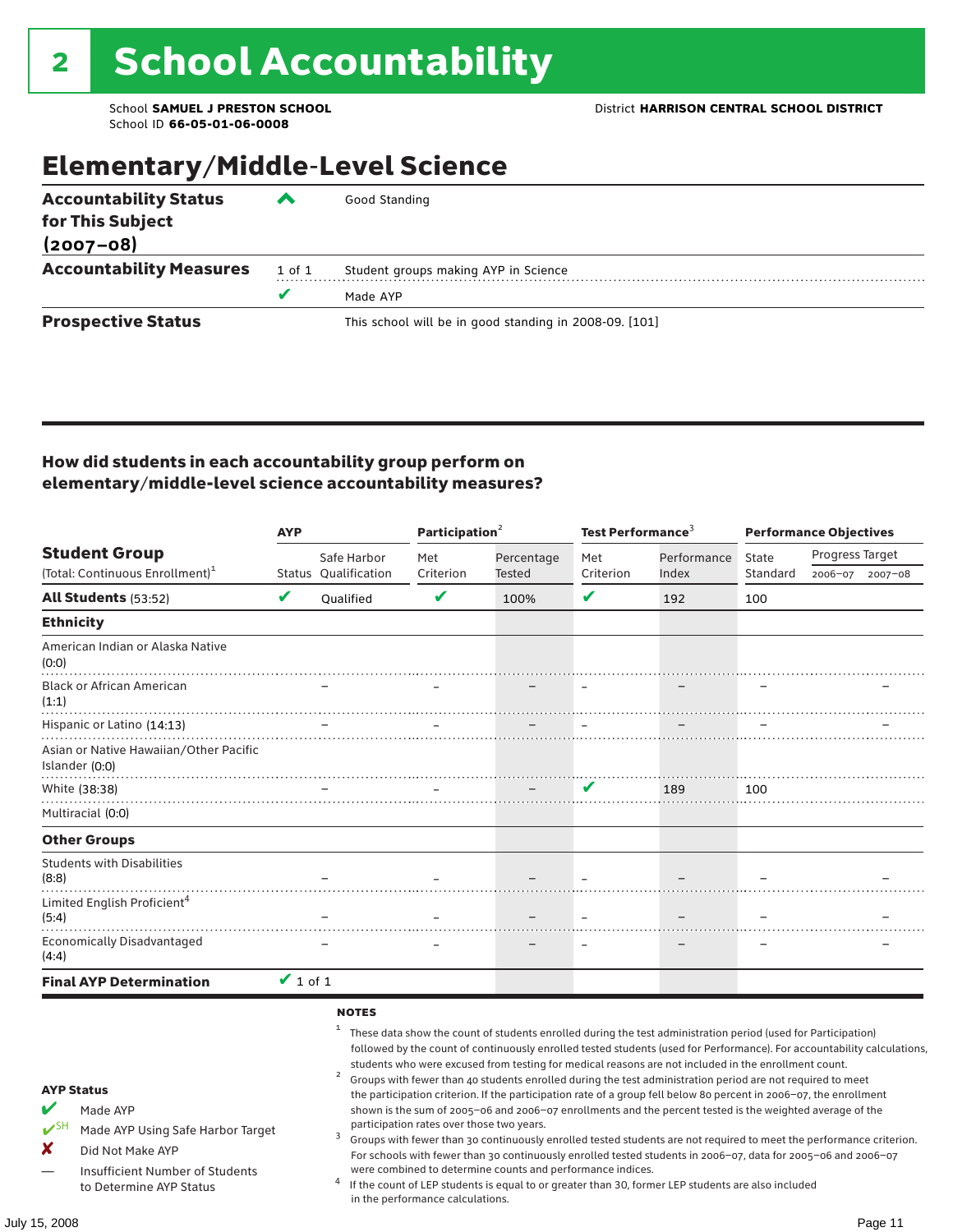### Summary of 2006–07 School Performance

Performance on the State assessments in English language arts, mathematics, and science at the elementary and middle levels is reported in terms of mean scores and the percentage of tested students scoring at or above Level 2, Level 3, and Level 4. Performance on the State assessments in ELA and mathematics at the secondary level is reported in terms of the percentage of students in a cohort scoring at these levels.

|                              |     | Percentage of students that<br>scored at or above Level 3 |      |  |  |  |  |  |  |
|------------------------------|-----|-----------------------------------------------------------|------|--|--|--|--|--|--|
| <b>English Language Arts</b> | 0%  | 50%                                                       | 100% |  |  |  |  |  |  |
| Grade 3                      | 81% |                                                           | 53   |  |  |  |  |  |  |
| Grade 4                      | 78% |                                                           | 51   |  |  |  |  |  |  |
| Grade 5                      | 85% |                                                           | 47   |  |  |  |  |  |  |
| <b>Mathematics</b>           |     |                                                           |      |  |  |  |  |  |  |
| Grade 3                      | 96% |                                                           | 51   |  |  |  |  |  |  |
| Grade 4                      | 82% |                                                           | 51   |  |  |  |  |  |  |
| Grade 5                      | 83% |                                                           | 47   |  |  |  |  |  |  |
| <b>Science</b>               |     |                                                           |      |  |  |  |  |  |  |
| Grade 4                      | 92% |                                                           | 52   |  |  |  |  |  |  |

School **SAMUEL J PRESTON SCHOOL** District **HARRISON CENTRAL SCHOOL DISTRICT**

#### About the Performance Level Descriptors

#### Level 1: Not Meeting Learning Standards.

Student performance does not demonstrate an understanding of the content expected in the subject and grade level.

#### Level 2: Partially Meeting Learning Standards.

Student performance demonstrates a partial understanding of the content expected in the subject and grade level.

#### Level 3: Meeting Learning Standards.

Student performance demonstrates an understanding of the content expected in the subject and grade level.

#### Level 4: Meeting Learning Standards with Distinction.

Student performance demonstrates a thorough understanding of the content expected in the subject and grade level.

#### How are Need/Resource Capacity (N/RC) categories determined?

Districts are divided into high, average, and low need categories based on their ability to meet the special needs of their students with local resources. Districts in the high need category are subdivided into four categories based on enrollment size and, in some cases, number of students per square mile. More information about the categories can be found in the *Report to the Governor and the Legislature on the Educational Status of the State's Schools* at www.emsc.nysed.gov/irts.

#### What are Similar Schools?

In this section, this school's performance is compared with that of similar schools.

Within each N/RC category, the Department identifies Similar Schools: schools that serve similar students and have similar resources. Each school report card compares the school's performance with that of similar schools. The following factors are considered in grouping schools: a) the grade level served by the school and b) rates of student poverty and limited English proficiency. Student poverty levels are indicated by determining the percentage of children in each school who participate in the free-lunch program. By combining these factors, a measure of student need is created and used to place schools into relatively low (lowest quartile), relatively high (highest quartile), and typical (mid-range) groups.

#### This School's Similar Schools Group: **18**

All schools in this group are elementary level schools in school districts with low student needs in relation to district resource capacity. The schools in this group are in the higher range of student needs for elementary level schools in these districts.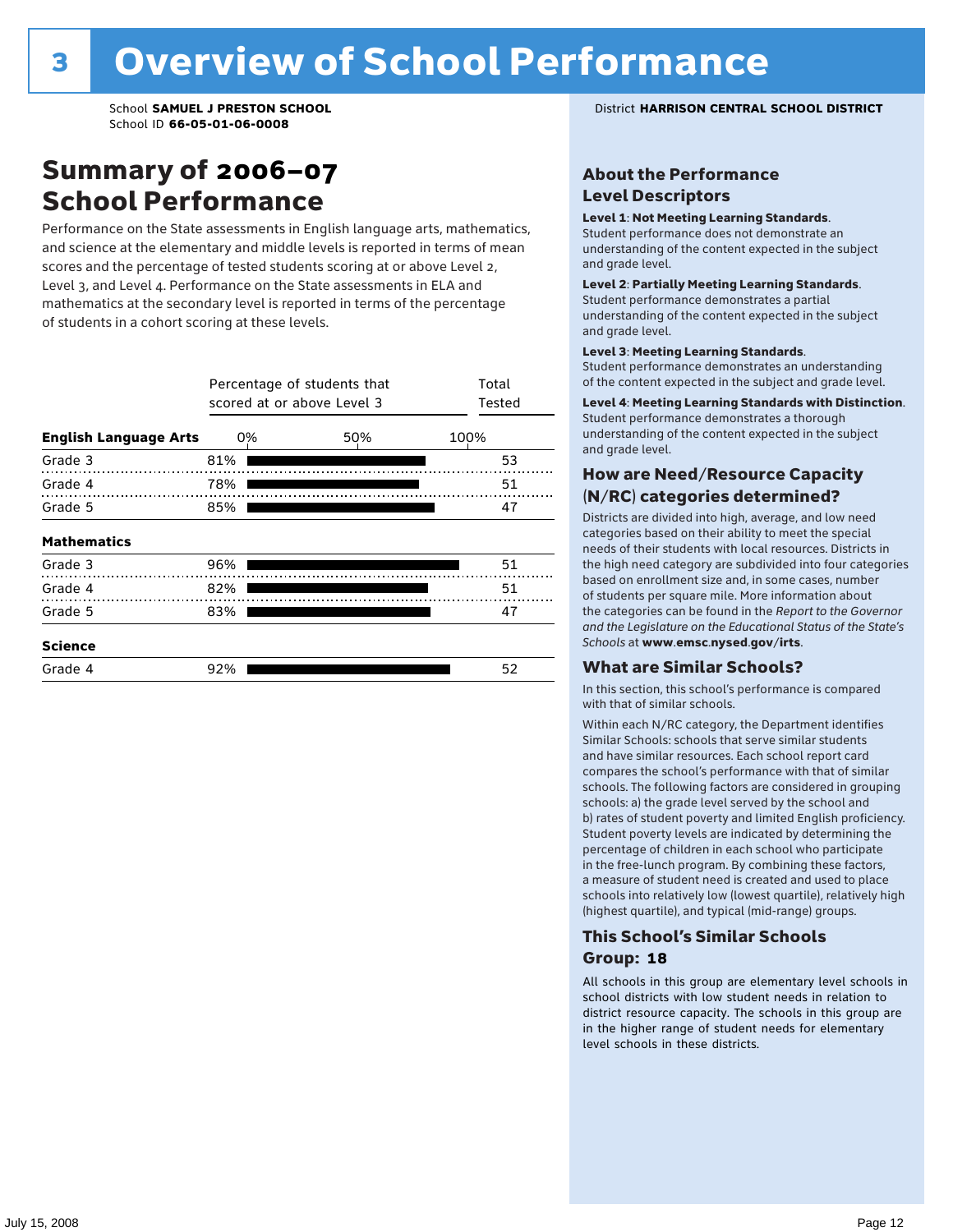# **This School's Results in Grade 3 English Language Arts**

|                                                    |        |         | <b>This School</b> |                                 |                                 |                |                |         | <b>Similar Schools</b> |                                 |                |         |  |
|----------------------------------------------------|--------|---------|--------------------|---------------------------------|---------------------------------|----------------|----------------|---------|------------------------|---------------------------------|----------------|---------|--|
|                                                    |        |         |                    | Percentage scoring at level(s): |                                 |                |                |         |                        | Percentage scoring at level(s): |                |         |  |
|                                                    |        | $2 - 4$ |                    | $3 - 4$                         |                                 | 4              |                | $2 - 4$ |                        | $3 - 4$                         | $\overline{4}$ |         |  |
| 2007 Mean Score: 681                               | Range: |         | 616-780            |                                 | 650-780                         |                | 730-780        |         |                        |                                 |                |         |  |
| 2006 Mean Score: 685                               | 100%   |         | 98% 95%            |                                 | 81% 83%                         |                |                | 97% 97% |                        | 83% 86%                         |                |         |  |
| $\blacksquare$ 2006-07<br>$\sqrt{2005-06}$         |        |         |                    |                                 |                                 | 13% 13%        |                |         |                        |                                 |                | 17% 15% |  |
| Number of Tested Students:                         |        | 52      | 38                 | 43                              | 33                              | $\overline{7}$ | 5              |         |                        |                                 |                |         |  |
| <b>Results by</b>                                  |        |         |                    | 2006-07 School Year             |                                 |                |                |         |                        | 2005-06 School Year             |                |         |  |
|                                                    |        | Total   |                    |                                 | Percentage scoring at level(s): |                |                | Total   |                        | Percentage scoring at level(s): |                |         |  |
| <b>Student Group</b>                               |        | Tested  |                    | $2 - 4$                         | $3 - 4$                         |                | $\overline{4}$ | Tested  |                        | $2 - 4$                         | $3 - 4$        | 4       |  |
| <b>All Students</b>                                |        |         | 53                 | 98%                             | 81%                             |                | 13%            |         | 40                     | 95%                             | 83%            | 13%     |  |
| Female                                             |        |         | 26                 | 96%                             | 85%                             |                | 23%            |         | 20                     | 90%                             | 85%            | 15%     |  |
| Male                                               |        |         | 27                 | 100%                            | 78%                             |                | 4%             |         | 20                     | 100%                            | 80%            | 10%     |  |
| American Indian or Alaska Native                   |        |         |                    |                                 |                                 |                |                |         |                        |                                 |                |         |  |
| Black or African American                          |        |         | 1                  |                                 |                                 |                |                |         | 1<br>. <del>. .</del>  |                                 |                |         |  |
| Hispanic or Latino                                 |        |         | 15                 |                                 |                                 |                |                |         | 2                      |                                 |                |         |  |
| Asian or Native Hawaiian/Other<br>Pacific Islander |        |         | $\mathbf{1}$       |                                 |                                 |                |                |         |                        |                                 |                |         |  |
| White                                              |        |         | 36                 | 100%                            | 81%                             |                | 17%            |         | 37                     |                                 |                |         |  |
| Multiracial                                        |        |         |                    |                                 |                                 |                |                |         |                        |                                 |                |         |  |
| Small Group Totals                                 |        |         | 17                 | 94%                             | 82%                             |                | 6%             |         | 40                     | 95%                             | 83%            | 13%     |  |
| <b>General-Education Students</b>                  |        |         | 50                 |                                 |                                 |                |                |         | 34                     | 100%                            | 94%            | 15%     |  |
| <b>Students with Disabilities</b>                  |        |         | 3                  |                                 |                                 |                |                |         | 6                      | 67%                             | 17%            | 0%      |  |
| English Proficient                                 |        |         | 48                 | 100%                            | 83%                             |                | 15%            |         | 40                     | 95%                             | 83%            | 13%     |  |
| Limited English Proficient                         |        |         | 5                  | 80%                             | 60%                             |                | 0%             |         |                        |                                 |                |         |  |
| Economically Disadvantaged                         |        |         | $\overline{2}$     |                                 |                                 |                |                |         | 1                      |                                 |                |         |  |
| Not Disadvantaged                                  |        |         | 51                 |                                 |                                 |                |                |         | 39                     |                                 |                |         |  |

**NOTES** 

Migrant Not Migrant

The – symbol indicates that data for a group of students have been suppressed. If a group has fewer than five students,<br>data for that group and the next smallest group(s) are suppressed to protect the privacy of individual

| <b>Other</b>                                        | 2006-07 School Year |         |                             |                | 2005-06 School Year                  |                             |         |                                           |
|-----------------------------------------------------|---------------------|---------|-----------------------------|----------------|--------------------------------------|-----------------------------|---------|-------------------------------------------|
| <b>Assessments</b>                                  | Total<br>Tested     |         | Number scoring at level(s): |                |                                      | Number scoring at level(s): |         |                                           |
|                                                     |                     | $2 - 4$ | $3 - 4$                     | $\overline{4}$ | Tested                               | $2 - 4$                     | $3 - 4$ | 4                                         |
| New York State Alternate Assessment                 |                     |         |                             |                | New NYSAA were developed in 2007, so |                             |         |                                           |
| (NYSAA): Grade 3 Equivalent                         |                     | -       |                             |                |                                      |                             |         | 2006 and 2007 results cannot be compared. |
| New York State English as a Second                  |                     |         |                             |                |                                      |                             |         |                                           |
| Language Achievement Test (NYSESLAT) <sup>+</sup> : | 0                   | N/A     | N/A                         | N/A            | N/A                                  | N/A                         | N/A     | N/A                                       |
| Grade 3                                             |                     |         |                             |                |                                      |                             |         |                                           |

81%

13%

40

95%

83%

. . . . . . . . . .

13%

. . . . . . . .

† These counts represent recently arrived LEP students who used the NYSESLAT to fulfill the English language arts participation requirement.

53

98%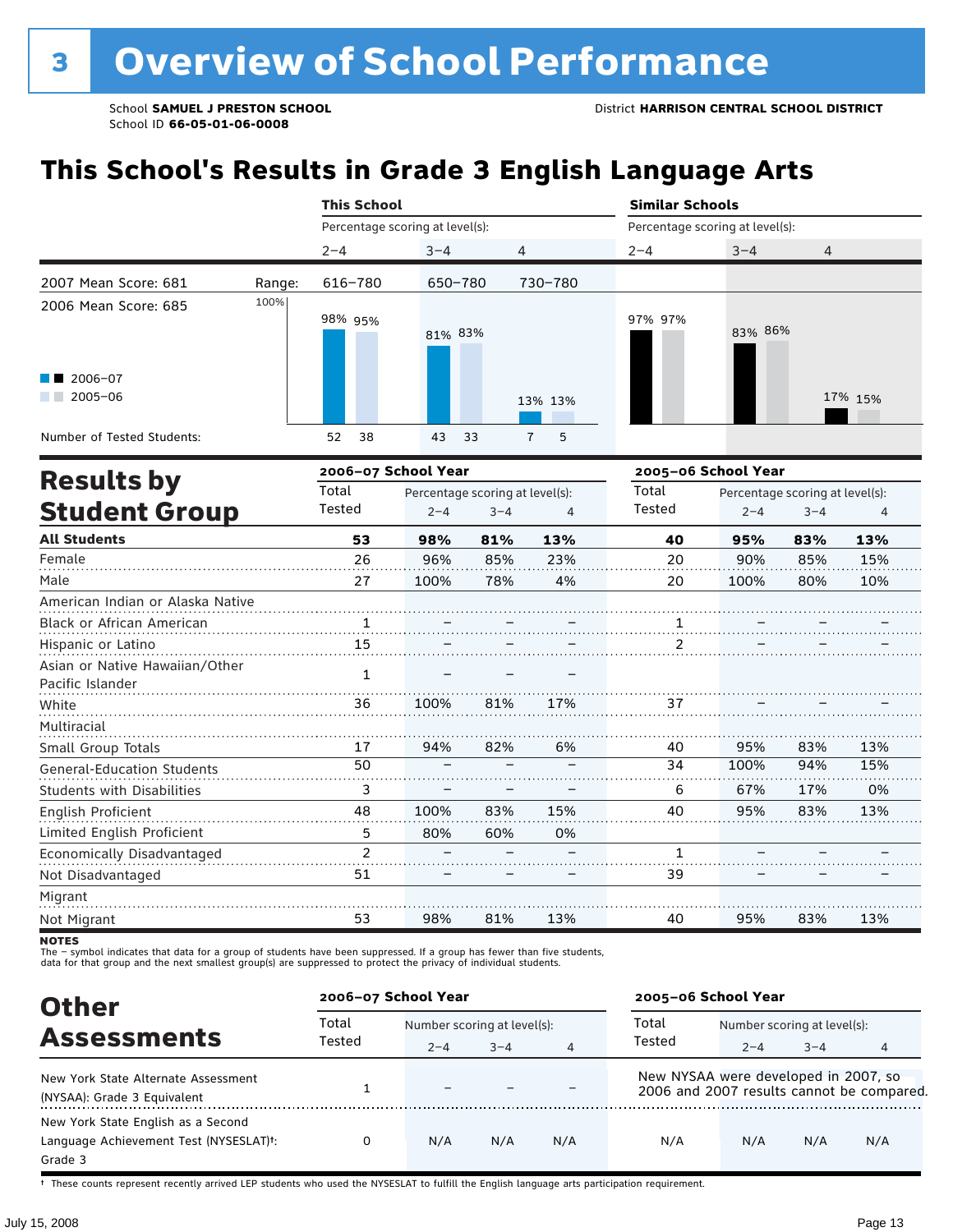## **This School's Results in Grade 3 Mathematics**

|                                                                       | <b>This School</b>  |                                            |                           | <b>Similar Schools</b>          |                     |                                            |         |  |  |
|-----------------------------------------------------------------------|---------------------|--------------------------------------------|---------------------------|---------------------------------|---------------------|--------------------------------------------|---------|--|--|
|                                                                       |                     | Percentage scoring at level(s):            |                           | Percentage scoring at level(s): |                     |                                            |         |  |  |
|                                                                       | $2 - 4$             | $3 - 4$                                    | 4                         | $2 - 4$                         | $3 - 4$             | 4                                          |         |  |  |
| 2007 Mean Score: 686<br>Range:                                        | 624-770             | 650-770                                    | 703-770                   |                                 |                     |                                            |         |  |  |
| 100%<br>2006 Mean Score: 677<br>$\blacksquare$ 2006-07<br>$2005 - 06$ | 100% <sub>94%</sub> | 96%<br>81%                                 | 27% 25%                   | 99% 98%                         | 93% 92%             |                                            | 41% 39% |  |  |
| Number of Tested Students:                                            | 49<br>51            | 49<br>42                                   | 14<br>13                  |                                 |                     |                                            |         |  |  |
|                                                                       | 2006-07 School Year |                                            |                           |                                 | 2005-06 School Year |                                            |         |  |  |
| <b>Results by</b><br><b>Student Group</b>                             | Total<br>Tested     | Percentage scoring at level(s):<br>$2 - 4$ | $3 - 4$<br>$\overline{4}$ | Total<br>Tested                 | $2 - 4$             | Percentage scoring at level(s):<br>$3 - 4$ | 4       |  |  |
| <b>All Students</b>                                                   | 51                  | 100%<br>96%                                | 27%                       | 52                              | 94%                 | 81%                                        | 25%     |  |  |
| Female                                                                | 25                  | 100%                                       | 92%<br>24%                | 25                              | 92%                 | 80%                                        | 24%     |  |  |

| Male                              | 26            | 100% | 100% | 31% | 27             | 96%  | 81% | 26% |
|-----------------------------------|---------------|------|------|-----|----------------|------|-----|-----|
| American Indian or Alaska Native  |               |      |      |     |                |      |     |     |
| Black or African American         | 1             |      |      |     |                |      |     |     |
| Hispanic or Latino                | 14            |      |      |     | 13             |      |     |     |
| Asian or Native Hawaiian/Other    | 1             |      |      |     |                |      |     |     |
| Pacific Islander                  |               |      |      |     |                |      |     |     |
| White                             | 35            | 100% | 97%  | 29% | 38             | 92%  | 82% | 32% |
| Multiracial                       |               |      |      |     |                |      |     |     |
| Small Group Totals                | 16            | 100% | 94%  | 25% | 14             | 100% | 79% | 7%  |
| <b>General-Education Students</b> | 48            |      |      |     | 44             | 100% | 93% | 30% |
| <b>Students with Disabilities</b> | 3             |      |      |     | 8              | 63%  | 13% | 0%  |
| English Proficient                | 46            | 100% | 98%  | 30% | 42             | 93%  | 83% | 29% |
| Limited English Proficient        | 5             | 100% | 80%  | 0%  | 10             | 100% | 70% | 10% |
| Economically Disadvantaged        | $\mathcal{P}$ |      |      |     | $\mathfrak{p}$ |      |     |     |
| Not Disadvantaged                 | 49            |      |      |     | 50             |      |     |     |
| Migrant                           |               |      |      |     |                |      |     |     |
| Not Migrant                       | 51            | 100% | 96%  | 27% | 52             | 94%  | 81% | 25% |

**NOTES** 

The – symbol indicates that data for a group of students have been suppressed. If a group has fewer than five students,<br>data for that group and the next smallest group(s) are suppressed to protect the privacy of individual

| <b>Other</b>                                                       | 2006-07 School Year |                                                     |  |  | 2005-06 School Year                                                               |         |                                        |  |  |
|--------------------------------------------------------------------|---------------------|-----------------------------------------------------|--|--|-----------------------------------------------------------------------------------|---------|----------------------------------------|--|--|
| <b>Assessments</b>                                                 | Total<br>Tested     | Number scoring at level(s):<br>$-4$<br>$2 - 4$<br>4 |  |  | Total<br>Tested                                                                   | $2 - 4$ | Number scoring at level(s):<br>$3 - 4$ |  |  |
| New York State Alternate Assessment<br>(NYSAA): Grade 3 Equivalent |                     | $\overline{\phantom{0}}$                            |  |  | New NYSAA were developed in 2007, so<br>2006 and 2007 results cannot be compared. |         |                                        |  |  |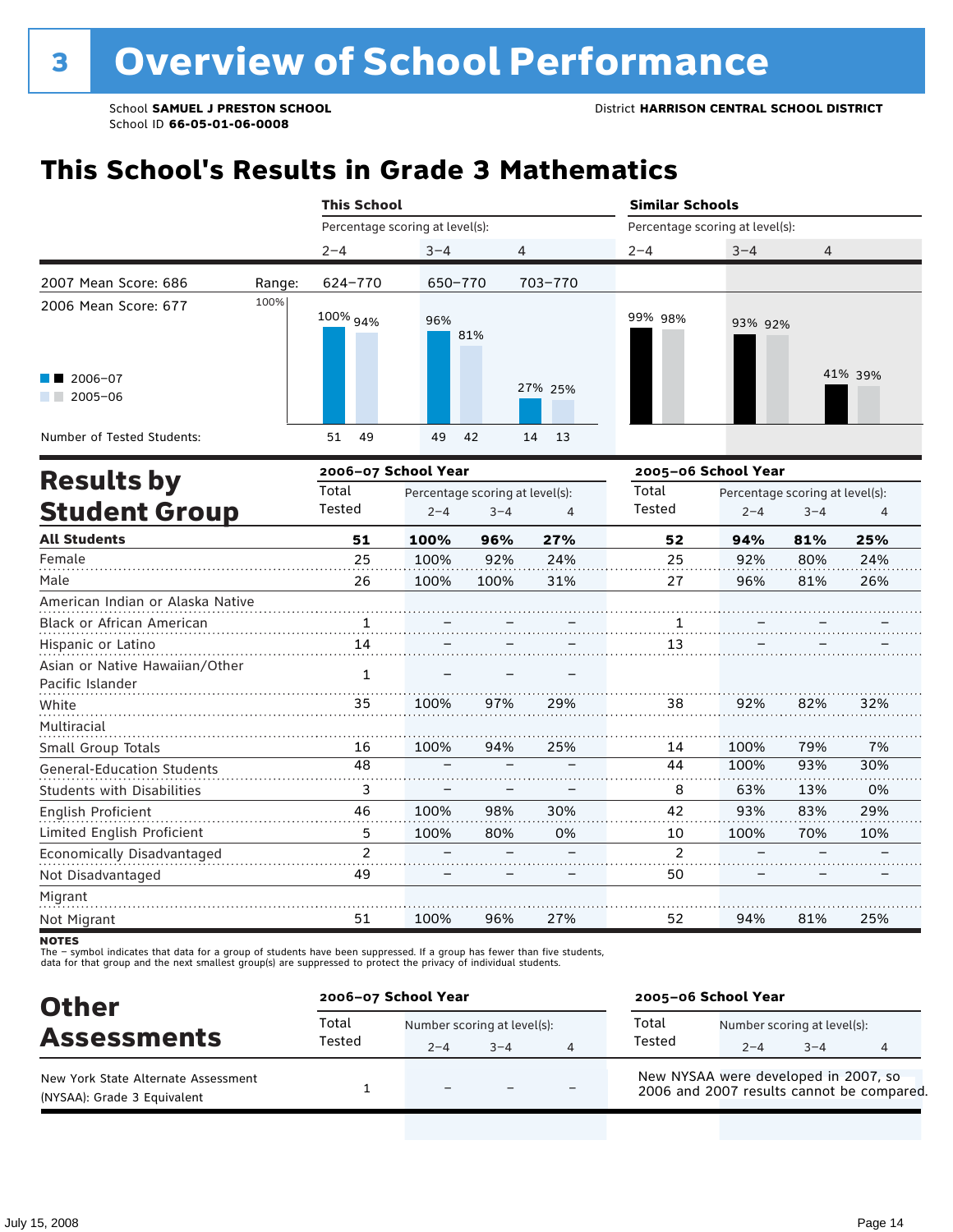# **This School's Results in Grade 4 English Language Arts**

|                                                    |        | <b>This School</b> |                                 |                                 |         | <b>Similar Schools</b>          |         |                                 |         |  |
|----------------------------------------------------|--------|--------------------|---------------------------------|---------------------------------|---------|---------------------------------|---------|---------------------------------|---------|--|
|                                                    |        |                    | Percentage scoring at level(s): |                                 |         | Percentage scoring at level(s): |         |                                 |         |  |
|                                                    |        | $2 - 4$            | $3 - 4$                         | 4                               |         | $2 - 4$                         | $3 - 4$ | 4                               |         |  |
| 2007 Mean Score: 675                               | Range: | 612-775            | 650-775                         |                                 | 716-775 |                                 |         |                                 |         |  |
| 2006 Mean Score: 681                               | 100%   | 94% 96%            | 78% 85%                         |                                 |         | 98% 97%                         | 85% 86% |                                 |         |  |
| $2006 - 07$<br>$\sqrt{2005-06}$                    |        |                    |                                 |                                 | 12% 17% |                                 |         |                                 | 16% 17% |  |
| Number of Tested Students:                         |        | 48<br>44           | 40                              | 39                              | 8<br>6  |                                 |         |                                 |         |  |
| <b>Results by</b>                                  |        |                    | 2006-07 School Year             |                                 |         | 2005-06 School Year             |         |                                 |         |  |
|                                                    |        | Total              |                                 | Percentage scoring at level(s): |         | Total                           |         | Percentage scoring at level(s): |         |  |
| <b>Student Group</b>                               |        | Tested             | $2 - 4$                         | $3 - 4$                         | 4       | Tested                          | $2 - 4$ | $3 - 4$                         |         |  |
| <b>All Students</b>                                |        | 51                 | 94%                             | 78%                             | 12%     | 46                              | 96%     | 85%                             | 17%     |  |
| Female                                             |        | 25                 | 92%                             | 80%                             | 8%      | 21                              | 90%     | 86%                             | 24%     |  |
| Male                                               |        | 26                 | 96%                             | 77%                             | 15%     | 25                              | 100%    | 84%                             | 12%     |  |
| American Indian or Alaska Native                   |        |                    |                                 |                                 |         |                                 |         |                                 |         |  |
| <b>Black or African American</b>                   |        | 1                  |                                 |                                 |         |                                 |         |                                 |         |  |
| Hispanic or Latino                                 |        | 13                 |                                 |                                 |         | 14                              | 100%    | 79%                             | 14%     |  |
| Asian or Native Hawaiian/Other<br>Pacific Islander |        |                    |                                 |                                 |         |                                 |         |                                 |         |  |
| White                                              |        | 37                 | 92%                             | 81%                             | 11%     | 32                              | 94%     | 88%                             | 19%     |  |
| Multiracial                                        |        |                    |                                 |                                 |         |                                 |         |                                 |         |  |
| Small Group Totals                                 |        | 14                 | 100%                            | 71%                             | 14%     |                                 |         |                                 |         |  |
| <b>General-Education Students</b>                  |        | 44                 | 100%                            | 91%                             | 14%     | 40                              | 100%    | 90%                             | 20%     |  |
| <b>Students with Disabilities</b>                  |        | $\overline{1}$     | 57%                             | 0%                              | 0%      | 6                               | 67%     | 50%                             | 0%      |  |
| English Proficient                                 |        | 47                 |                                 |                                 |         | 46                              | 96%     | 85%                             | 17%     |  |
| Limited English Proficient                         |        | 4                  |                                 |                                 |         |                                 |         |                                 |         |  |
| Economically Disadvantaged                         |        | 4                  |                                 |                                 |         | 3                               |         |                                 |         |  |
| Not Disadvantaged                                  |        | 47                 |                                 |                                 |         | 43                              |         |                                 |         |  |

**NOTES** 

Migrant Not Migrant

51

94%

The – symbol indicates that data for a group of students have been suppressed. If a group has fewer than five students,<br>data for that group and the next smallest group(s) are suppressed to protect the privacy of individual

| <b>Other</b>                           | 2006-07 School Year |                             |         |                | 2005-06 School Year                  |                             |         |                                           |  |
|----------------------------------------|---------------------|-----------------------------|---------|----------------|--------------------------------------|-----------------------------|---------|-------------------------------------------|--|
|                                        | Total               | Number scoring at level(s): |         |                | Total                                | Number scoring at level(s): |         |                                           |  |
| <b>Assessments</b>                     | Tested              | $2 - 4$                     | $3 - 4$ | $\overline{4}$ | Tested                               | $2 - 4$                     | $3 - 4$ | 4                                         |  |
| New York State Alternate Assessment    |                     |                             |         |                | New NYSAA were developed in 2007, so |                             |         |                                           |  |
| (NYSAA): Grade 4 Equivalent            |                     | $\overline{\phantom{0}}$    |         |                |                                      |                             |         | 2006 and 2007 results cannot be compared. |  |
| New York State English as a Second     |                     |                             |         |                |                                      |                             |         |                                           |  |
| Language Achievement Test (NYSESLAT)t: |                     | N/A                         | N/A     | N/A            | N/A                                  | N/A                         | N/A     | N/A                                       |  |
| Grade 4                                |                     |                             |         |                |                                      |                             |         |                                           |  |

78%

12%

46

96%

85%

17%

. . . . . . . .

† These counts represent recently arrived LEP students who used the NYSESLAT to fulfill the English language arts participation requirement.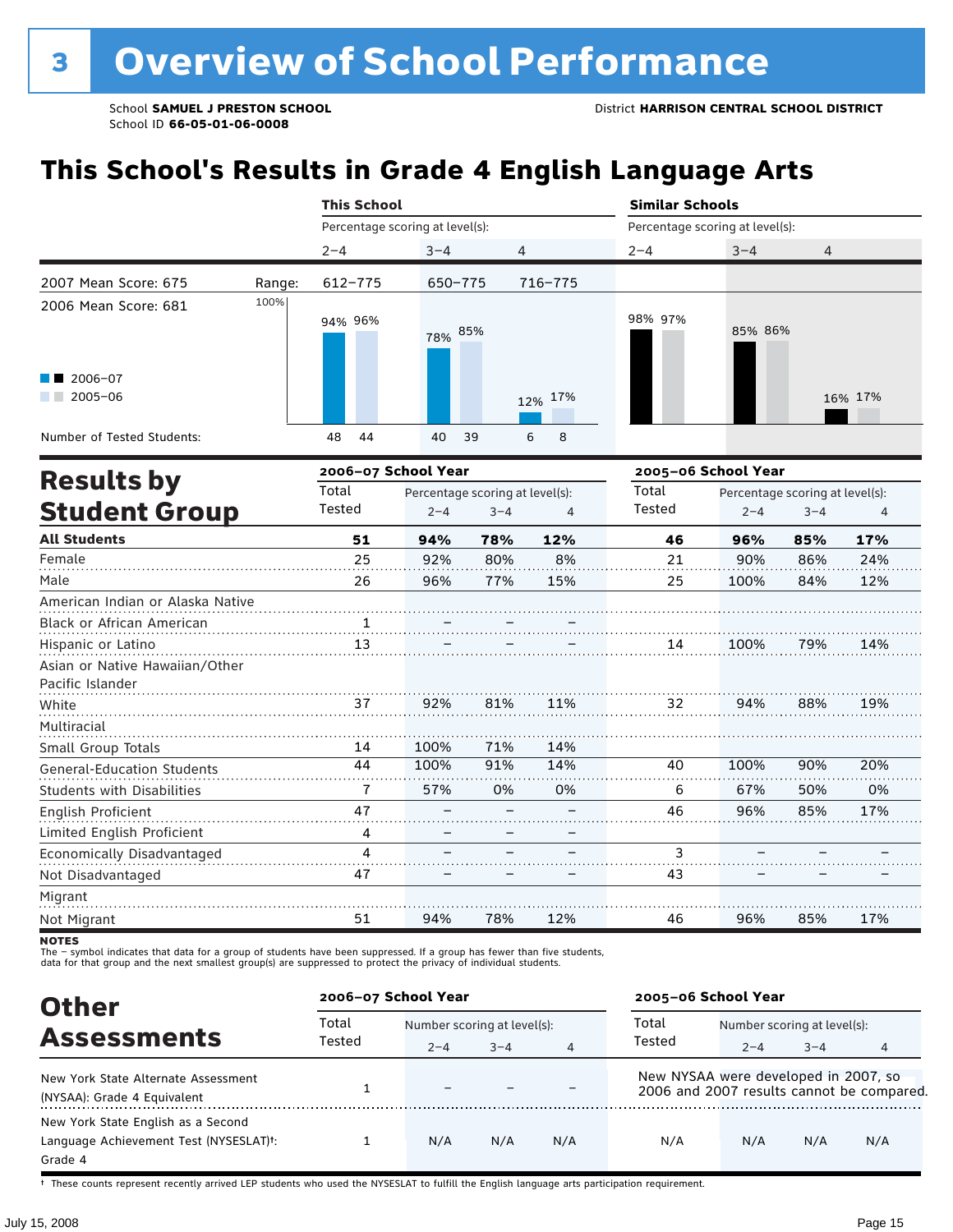## **This School's Results in Grade 4 Mathematics**

|                                  |        | <b>This School</b>  |                                 |         |            | <b>Similar Schools</b>          |                                 |         |         |  |  |
|----------------------------------|--------|---------------------|---------------------------------|---------|------------|---------------------------------|---------------------------------|---------|---------|--|--|
|                                  |        |                     | Percentage scoring at level(s): |         |            | Percentage scoring at level(s): |                                 |         |         |  |  |
|                                  |        | $2 - 4$             | $3 - 4$                         | 4       |            | $2 - 4$                         | $3 - 4$                         | 4       |         |  |  |
| 2007 Mean Score: 669             | Range: | $622 - 800$         | 650-800                         |         | 702-800    |                                 |                                 |         |         |  |  |
| 2006 Mean Score: 683             | 100%   | 92% 98%             | 82% 85%                         |         |            | 98% 98%                         | 91% 90%                         |         |         |  |  |
| 2006-07<br>$2005 - 06$           |        |                     |                                 |         | 27%<br>12% |                                 |                                 |         | 41% 41% |  |  |
| Number of Tested Students:       |        | 51<br>47            | 42                              | 44      | 6<br>14    |                                 |                                 |         |         |  |  |
|                                  |        | 2006-07 School Year |                                 |         |            |                                 | 2005-06 School Year             |         |         |  |  |
| <b>Results by</b>                |        | Total               | Percentage scoring at level(s): |         |            | Total                           | Percentage scoring at level(s): |         |         |  |  |
| <b>Student Group</b>             |        | Tested              | $2 - 4$                         | $3 - 4$ | 4          | Tested                          | $2 - 4$                         | $3 - 4$ | 4       |  |  |
| <b>All Students</b>              |        | 51                  | 92%                             | 82%     | 12%        | 52                              | 98%                             | 85%     | 27%     |  |  |
| Female                           |        | 25                  | 92%                             | 80%     | 8%         | 22                              | 100%                            | 86%     | 45%     |  |  |
| Male                             |        | 26                  | 92%                             | 85%     | 15%        | 30                              | 97%                             | 83%     | 13%     |  |  |
| American Indian or Alaska Native |        |                     |                                 |         |            |                                 |                                 |         |         |  |  |
| Black or African American        |        |                     |                                 |         |            |                                 |                                 |         |         |  |  |
| Hispanic or Latino               |        | 13                  |                                 |         |            | 19                              | 95%                             | 79%     | 16%     |  |  |
| Asian or Native Hawaiian/Other   |        |                     |                                 |         |            |                                 |                                 |         |         |  |  |
| Pacific Islander                 |        |                     |                                 |         |            |                                 |                                 |         |         |  |  |
| White                            |        | 37                  | 89%                             | 84%     | 16%        | 33                              | 100%                            | 88%     | 33%     |  |  |
| Multiracial                      |        |                     |                                 |         |            |                                 |                                 |         |         |  |  |

Migrant Not Migrant

Small Group Totals

English Proficient

Not Disadvantaged

General-Education Students Students with Disabilities

Limited English Proficient Economically Disadvantaged

The – symbol indicates that data for a group of students have been suppressed. If a group has fewer than five students,

100% 100% 43% – – – –

79% 89% 43% – –  $\overline{\mathbb{Z}}$ . –

0% 14% 0% – – – –

98% 100% – – 80% 100%

91% 43% – – 80% 85%

31% 0% – – 0% 30%

27%

. . . . . . . .

85%

98%

52

12%

82%

92%

51

data for that group and the next smallest group(s) are suppressed to protect the privacy of individual students.

| <b>Other</b>                                                       | 2006-07 School Year |                          |                                        |   | 2005-06 School Year                                                               |         |                                        |  |  |
|--------------------------------------------------------------------|---------------------|--------------------------|----------------------------------------|---|-----------------------------------------------------------------------------------|---------|----------------------------------------|--|--|
| <b>Assessments</b>                                                 | Total<br>Tested     | $2 - 4$                  | Number scoring at level(s):<br>$3 - 4$ | 4 | Total<br>Tested                                                                   | $2 - 4$ | Number scoring at level(s):<br>$3 - 4$ |  |  |
| New York State Alternate Assessment<br>(NYSAA): Grade 4 Equivalent |                     | $\overline{\phantom{0}}$ |                                        |   | New NYSAA were developed in 2007, so<br>2006 and 2007 results cannot be compared. |         |                                        |  |  |

**NOTES**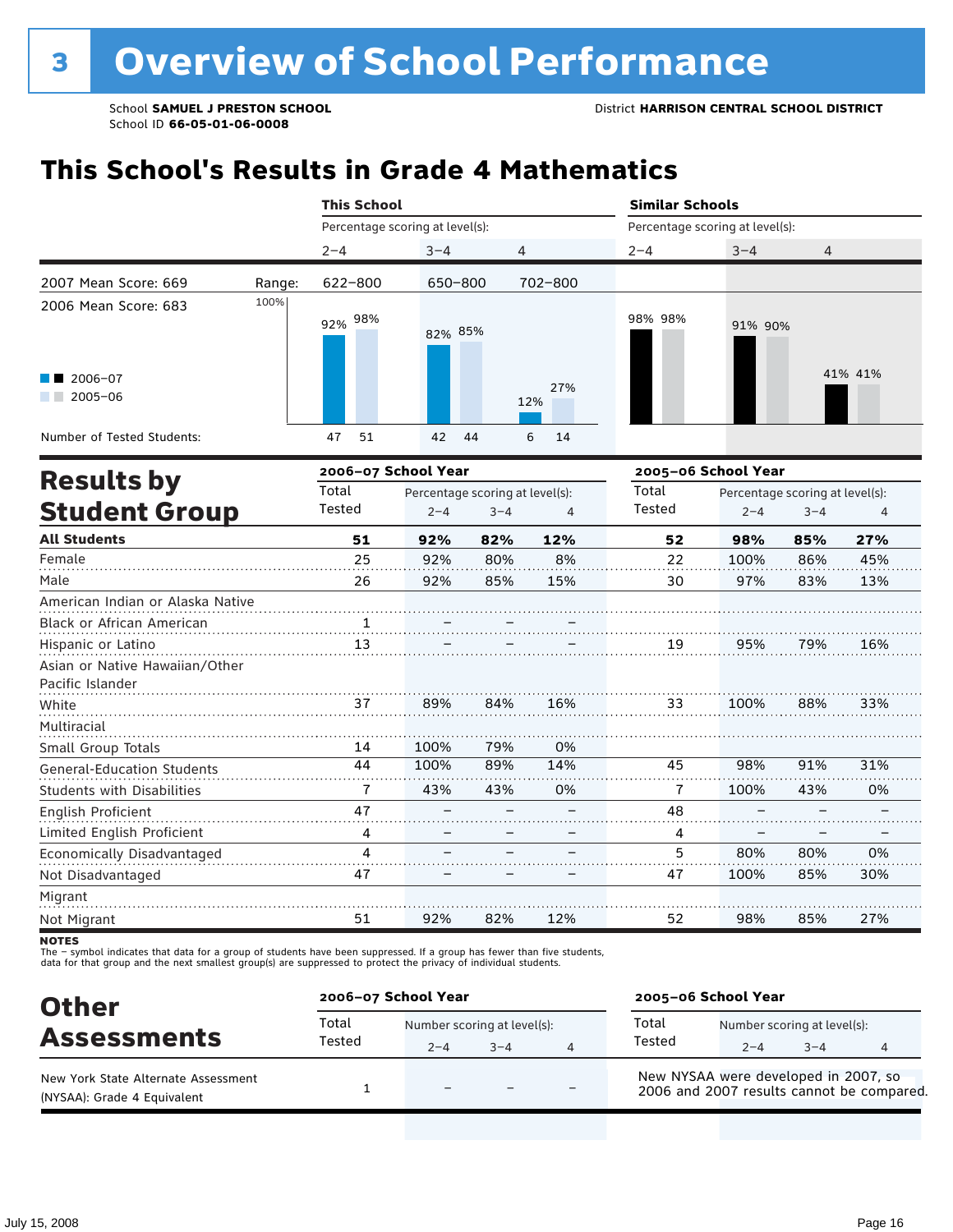## **This School's Results in Grade 4 Science**

|                                                    |        | <b>This School</b>              |            |                                 |                                 | <b>Similar Schools</b> |         |                                 |         |  |
|----------------------------------------------------|--------|---------------------------------|------------|---------------------------------|---------------------------------|------------------------|---------|---------------------------------|---------|--|
|                                                    |        | Percentage scoring at level(s): |            |                                 | Percentage scoring at level(s): |                        |         |                                 |         |  |
|                                                    |        | $2 - 4$                         | $3 - 4$    | 4                               |                                 | $2 - 4$                | $3 - 4$ | 4                               |         |  |
| 2007 Mean Score: 86                                | Range: | $45 - 100$                      | $65 - 100$ |                                 | $85 - 100$                      |                        |         |                                 |         |  |
| 2006 Mean Score: 87                                | 100%   | 100%100%                        | 92% 96%    |                                 | 73% 74%                         | 100%100%               | 97% 97% |                                 | 72% 73% |  |
| $2006 - 07$<br>$2005 - 06$                         |        |                                 |            |                                 |                                 |                        |         |                                 |         |  |
| Number of Tested Students:                         |        | 52<br>53                        | 48         | 51                              | 38<br>39                        |                        |         |                                 |         |  |
| <b>Results by</b>                                  |        | 2006-07 School Year             |            |                                 |                                 | 2005-06 School Year    |         |                                 |         |  |
|                                                    |        | Total                           |            | Percentage scoring at level(s): |                                 | Total                  |         | Percentage scoring at level(s): |         |  |
| <b>Student Group</b>                               |        | Tested                          | $2 - 4$    | $3 - 4$                         | $\overline{4}$                  | Tested                 | $2 - 4$ | $3 - 4$                         | 4       |  |
| <b>All Students</b>                                |        | 52                              | 100%       | 92%                             | 73%                             | 53                     | 100%    | 96%                             | 74%     |  |
| Female                                             |        | 25                              | 100%       | 92%                             | 76%                             | 23                     | 100%    | 100%                            | 83%     |  |
| Male                                               |        | 27                              | 100%       | 93%                             | 70%                             | 30                     | 100%    | 93%                             | 67%     |  |
| American Indian or Alaska Native                   |        |                                 |            |                                 |                                 |                        |         |                                 |         |  |
| Black or African American                          |        | 1                               |            |                                 |                                 |                        |         |                                 |         |  |
| Hispanic or Latino                                 |        | 14                              |            |                                 |                                 | 19                     | 100%    | 89%                             | 53%     |  |
| Asian or Native Hawaiian/Other<br>Pacific Islander |        |                                 |            |                                 |                                 |                        |         |                                 |         |  |
| White                                              |        | 37                              | 100%       | 89%                             | 78%                             | 34                     | 100%    | 100%                            | 85%     |  |
| Multiracial                                        |        |                                 |            |                                 |                                 |                        |         |                                 |         |  |
| Small Group Totals                                 |        | 15                              | 100%       | 100%                            | 60%                             |                        |         |                                 |         |  |
| <b>General-Education Students</b>                  |        | 45                              | 100%       | 100%                            | 82%                             | 46                     | 100%    | 98%                             | 76%     |  |
| Students with Disabilities                         |        | 7                               | 100%       | 43%                             | 14%                             | 7                      | 100%    | 86%                             | 57%     |  |
| English Proficient                                 |        | 47                              | 100%       | 91%                             | 77%                             | 49                     |         |                                 |         |  |
| Limited English Proficient                         |        | 5                               | 100%       | 100%                            | 40%                             | 4                      |         |                                 |         |  |
| Economically Disadvantaged                         |        | 4                               |            |                                 |                                 | 5                      | 100%    | 80%                             | 60%     |  |
| Not Disadvantaged                                  |        | 48                              |            |                                 |                                 | 48                     | 100%    | 98%                             | 75%     |  |
| Migrant                                            |        |                                 |            |                                 |                                 |                        |         |                                 |         |  |
| Not Migrant                                        |        | 52                              | 100%       | 92%                             | 73%                             | 53                     | 100%    | 96%                             | 74%     |  |

**NOTES** 

The – symbol indicates that data for a group of students have been suppressed. If a group has fewer than five students,<br>data for that group and the next smallest group(s) are suppressed to protect the privacy of individual

| <b>Other</b>                                                       | 2006-07 School Year |                                        |      |                | 2005-06 School Year                                                               |         |                                        |  |  |
|--------------------------------------------------------------------|---------------------|----------------------------------------|------|----------------|-----------------------------------------------------------------------------------|---------|----------------------------------------|--|--|
| <b>Assessments</b>                                                 | Total<br>Tested     | Number scoring at level(s):<br>$2 - 4$ | $-4$ | $\overline{4}$ | Total<br>Tested                                                                   | $2 - 4$ | Number scoring at level(s):<br>$3 - 4$ |  |  |
| New York State Alternate Assessment<br>(NYSAA): Grade 4 Equivalent |                     | $\equiv$                               |      |                | New NYSAA were developed in 2007, so<br>2006 and 2007 results cannot be compared. |         |                                        |  |  |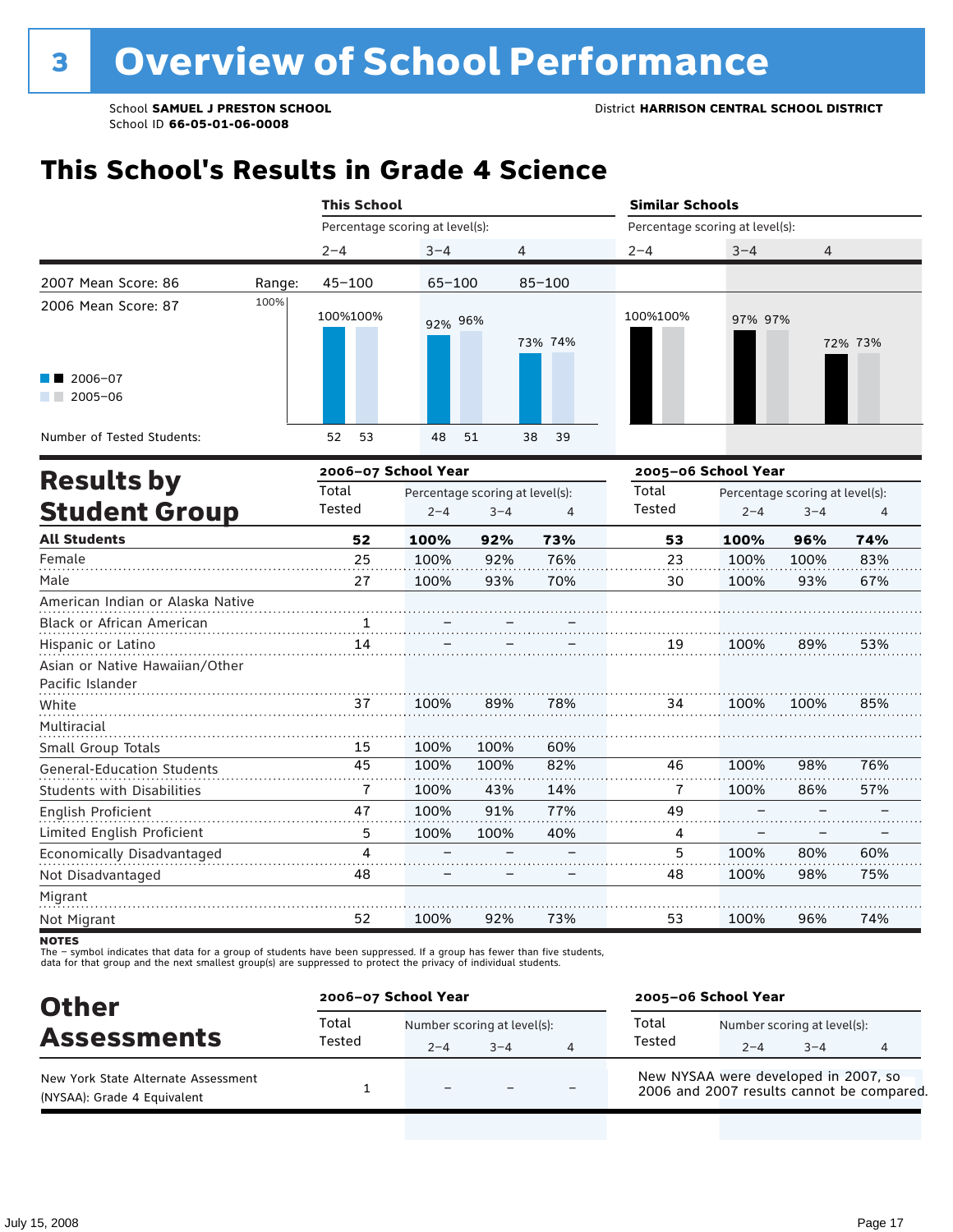# **This School's Results in Grade 5 English Language Arts**

|                                                    |        | <b>This School</b>              |         |                                 |             | <b>Similar Schools</b>          |                                 |         |     |  |  |
|----------------------------------------------------|--------|---------------------------------|---------|---------------------------------|-------------|---------------------------------|---------------------------------|---------|-----|--|--|
|                                                    |        | Percentage scoring at level(s): |         |                                 |             | Percentage scoring at level(s): |                                 |         |     |  |  |
|                                                    |        | $2 - 4$                         | $3 - 4$ |                                 | 4           | $2 - 4$                         | $3 - 4$                         | 4       |     |  |  |
| 2007 Mean Score: 678                               | Range: | 608-795                         |         | $650 - 795$                     | $711 - 795$ |                                 |                                 |         |     |  |  |
| 2006 Mean Score: 670                               | 100%   | 100%100%                        | 85% 86% |                                 |             | 98% 98%                         | 83% 85%                         |         |     |  |  |
| 2006-07<br>$2005 - 06$                             |        |                                 |         |                                 | 6%<br>4%    |                                 |                                 | 12%     | 23% |  |  |
| Number of Tested Students:                         |        | 47<br>49                        | 40      | 42                              | 2<br>3      |                                 |                                 |         |     |  |  |
|                                                    |        | 2006-07 School Year             |         |                                 |             |                                 | 2005-06 School Year             |         |     |  |  |
| <b>Results by</b>                                  |        | Total                           |         | Percentage scoring at level(s): |             | Total                           | Percentage scoring at level(s): |         |     |  |  |
| <b>Student Group</b>                               |        | Tested                          | $2 - 4$ | $3 - 4$                         | 4           | Tested                          | $2 - 4$                         | $3 - 4$ | 4   |  |  |
| <b>All Students</b>                                |        | 47                              | 100%    | 85%                             | 6%          | 49                              | 100%                            | 86%     | 4%  |  |  |
| Female                                             |        | 22                              | 100%    | 86%                             | 5%          | 32                              | 100%                            | 81%     | 0%  |  |  |
| Male                                               |        | 25                              | 100%    | 84%                             | 8%          | 17                              | 100%                            | 94%     | 12% |  |  |
| American Indian or Alaska Native                   |        |                                 |         |                                 |             |                                 |                                 |         |     |  |  |
| Black or African American                          |        |                                 |         |                                 |             |                                 |                                 |         |     |  |  |
| Hispanic or Latino                                 |        | 16                              | 100%    | 81%                             | 6%          | 13                              |                                 |         |     |  |  |
| Asian or Native Hawaiian/Other<br>Pacific Islander |        |                                 |         |                                 |             | 1                               |                                 |         |     |  |  |
| White                                              |        | 31                              | 100%    | 87%                             | 6%          | 35                              | 100%                            | 86%     | 3%  |  |  |
| Multiracial                                        |        |                                 |         |                                 |             |                                 |                                 |         |     |  |  |

Migrant Not Migrant

Small Group Totals

English Proficient

Not Disadvantaged

General-Education Students Students with Disabilities

Limited English Proficient Economically Disadvantaged

The – symbol indicates that data for a group of students have been suppressed. If a group has fewer than five students,

100% 100% – – – –

92% 50% – – – –

5% 13% – – – –

100% 100% 100% 100%

86% 95% 29% 86%

7% 5% 0% 4%

> – –

4%

. . . . . . . . .

– –

86%

. . . . . . .

– –

100%

1 48

49

6%

85%

100%

47

data for that group and the next smallest group(s) are suppressed to protect the privacy of individual students.

| <b>Other</b>                                                                                         | 2006-07 School Year |                             |         |                | 2005-06 School Year                  |                             |         |                                           |
|------------------------------------------------------------------------------------------------------|---------------------|-----------------------------|---------|----------------|--------------------------------------|-----------------------------|---------|-------------------------------------------|
|                                                                                                      | Total               | Number scoring at level(s): |         |                | Total                                | Number scoring at level(s): |         |                                           |
| <b>Assessments</b>                                                                                   | Tested              | $2 - 4$                     | $3 - 4$ | $\overline{4}$ | Tested                               | $2 - 4$                     | $3 - 4$ | 4                                         |
| New York State Alternate Assessment<br>(NYSAA): Grade 5 Equivalent                                   |                     |                             |         |                | New NYSAA were developed in 2007, so |                             |         | 2006 and 2007 results cannot be compared. |
| New York State English as a Second<br>Language Achievement Test (NYSESLAT) <sup>t</sup> :<br>Grade 5 |                     | N/A                         | N/A     | N/A            | N/A                                  | N/A                         | N/A     | N/A                                       |

† These counts represent recently arrived LEP students who used the NYSESLAT to fulfill the English language arts participation requirement.

**NOTES**